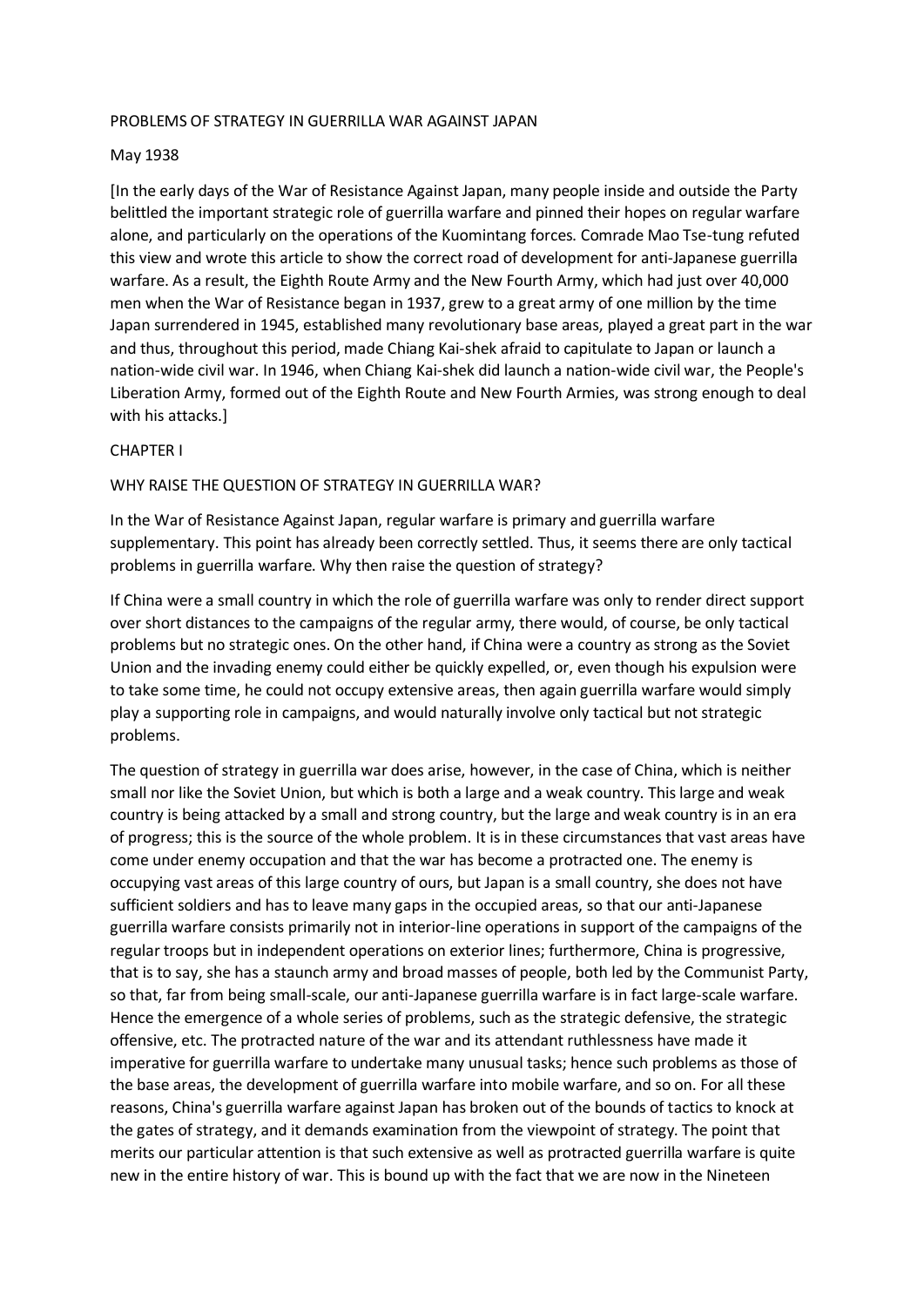Thirties and Nineteen Forties and that we now have the Communist Party and the Red Army. Herein lies the heart of the matter. Our enemy is probably still cherishing fond dreams of emulating the Mongol conquest of the Sung Dynasty, the Manchu conquest of the Ming Dynasty, the British occupation of North America and India, the Latin occupation of Central and South America, etc. But such dreams have no practical value in present-day China because there are certain factors present in the China of today which were absent in those historical instances, and one of them is guerrilla warfare, which is quite a new phenomenon. If our enemy overlooks this fact, he will certainly come to grief.

These are the reasons why our anti-Japanese guerrilla warfare, though occupying only a supplementary place in the War of Resistance as a whole, must nevertheless be examined from the viewpoint of strategy.

Why not, then, apply to guerrilla warfare the general strategic principles of the War of Resistance?

The question of strategy in our anti-Japanese guerrilla warfare is indeed closely linked with the question of strategy in the War of Resistance as a whole, because they have much in common. On the other hand, guerrilla warfare is different from regular warfare and has its own peculiarities, and consequently many peculiar elements are involved in the question of strategy in guerrilla warfare. Without modification it is impossible to apply the strategic principles of the War of Resistance in general to guerrilla warfare with its own peculiarities.

### CHAPTER II

### THE BASIC PRINCIPLE OF WAR IS TO PRESERVE ONESELF AND DESTROY THE ENEMY

Before discussing the question of strategy in guerrilla warfare in concrete terms, a few words are needed on the fundamental problem of war.

All the guiding principles of military operations grow out of the one basic principle: to strive to the utmost to preserve one's own strength and destroy that of the enemy. In a revolutionary war, this principle is directly linked with basic political principles. For instance, the basic political principle of China's War of Resistance Against Japan, i.e., its political aim, is to drive out Japanese imperialism and build an independent, free and happy new China. In terms of military action this principle means the use of armed force to defend our motherland and to drive out the Japanese invaders. To attain this end, the operations of the armed units take the form of doing their utmost to preserve their own strength on the one hand and destroy the enemies on the other. How then do we justify the encouragement of heroic sacrifice in war? Every war exacts a price, sometimes an extremely high one. Is this not in contradiction with "preserving oneself"? In fact, these is no contradiction at all; to put it more exactly; sacrifice and self-preservation are both opposite and complementary to each other. For such sacrifice is essential not only for destroying the enemy but also for preserving oneself--partial and temporary "non-preservation" (sacrifice, or paying the price) is necessary for the sake of general and permanent preservation. From this basic principle stems the series of principles guiding military operations, all of which--from the principles of shooting (taking cover to preserve oneself, and making full use of fire-power to destroy the enemy) to the principles of strategy--are permeated with the spirit of this basic principle. All technical, tactical and strategic principles represent applications of this basic principle. The principle of preserving oneself and destroying the enemy is the basis of all military principles.

### CHAPTER III

SIX SPECIFIC PROBLEMS OF STRATEGY IN GUERRILLA WAR AGAINST JAPAN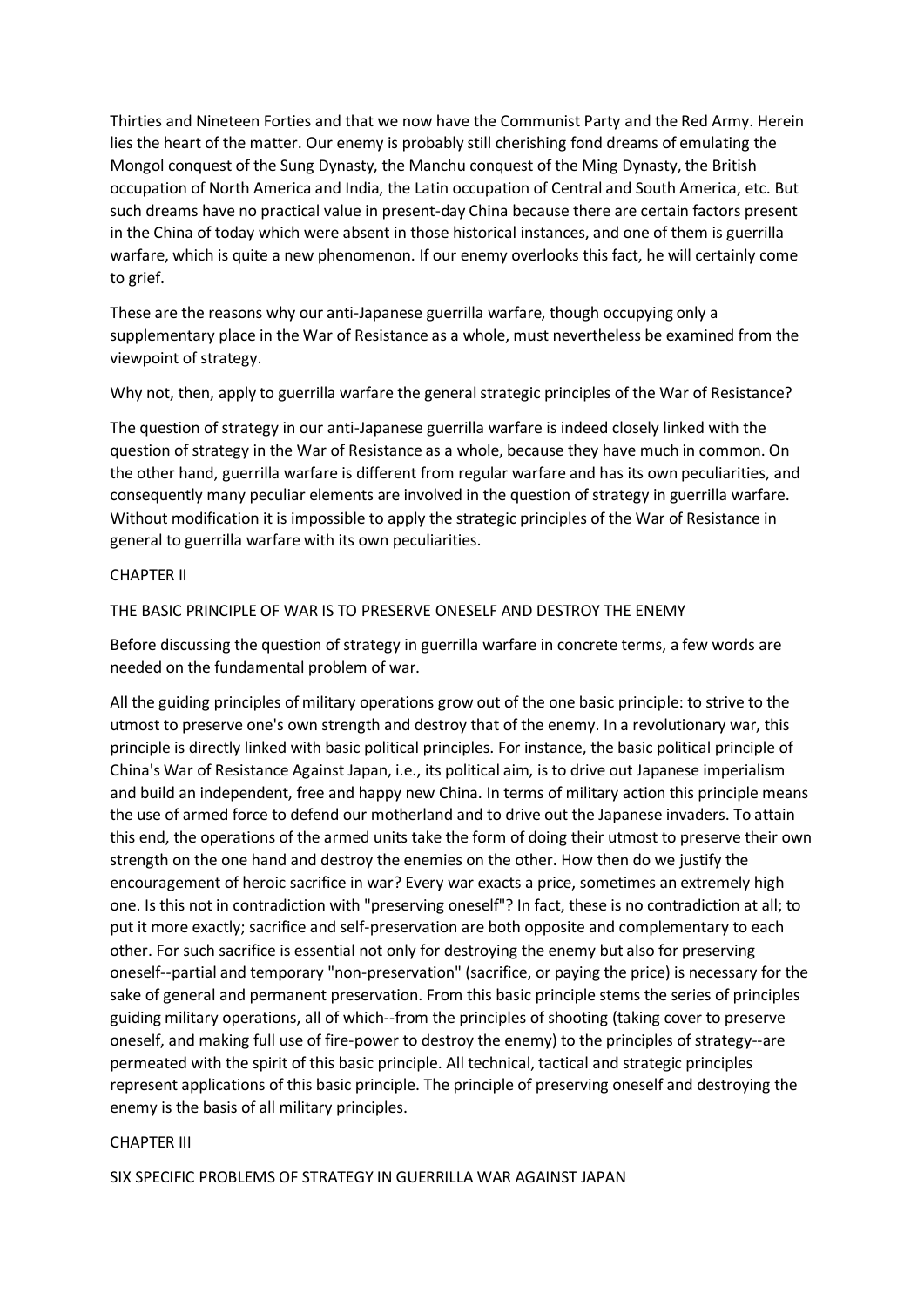Now let us see what policies or principles have to be adopted in guerrilla operations against Japan before we can attain the object of preserving ourselves and destroying the enemy. Since the guerrilla units in the War of Resistance (and in all other revolutionary wars) generally grow out of nothing and expand from a small to a large force, they must preserve themselves and, moreover, they must expand. Hence the question is, what policies or principles have to be adopted before we can attain the object of preserving and expanding ourselves and destroying the enemy?

Generally speaking, the main principles are as follows: (1) the use of initiative, flexibility and planning in conducting offensives within the defensive, battles of quick decision within protracted war, and exterior-line operations within interior-line operations; (2) co-ordination with regular warfare; (3) establishment of base areas; (4) the strategic defensive and the strategic offensive; (5) the development of guerrilla warfare into mobile warfare; and (6) correct relationship of command. These six items constitute the whole of the strategic programme for guerrilla war against Japan and are the means necessary for the preservation and expansion of our forces, for the destruction and expulsion of the enemy, for co-ordination with regular warfare and the winning of final victory.

### CHAPTER IV

INITIATIVE, FLEXIBILITY AND PLANNING IN CONDUCTING OFFENSIVES WITHIN THE DEFENSIVE, BATTLES OF QUICK DECISION WITHIN PROTRACTED WAR, AND EXTERIOR-LINE OPERATIONS WITHIN INTERIOR-LINE OPERATIONS

Here the subject may be dealt with under four headings: (1) the relationship between the defensive and the offensive, between protractedness and quick decision, and between the interior and exterior lines; (2) the initiative in all operations; (3) flexible employment of forces; and (4) planning in all operations.

### To start with the first.

If we take the War of Resistance as a whole, the fact that Japan is a strong country and is attacking while China is a weak country and is defending herself makes our war strategically a defensive and protracted war. As far as the operational lines are concerned, the Japanese are operating on exterior and we on interior lines. This is one aspect of the situation. But there is another aspect which is just the reverse. The enemy forces, though strong (in arms, in certain qualities of their men, and certain other factors), are numerically small, whereas our forces, though weak (likewise, in arms, in certain qualities of our men, and certain other factors), are numerically very large. Added to the fact that the enemy is an alien nation invading our country while we are resisting his invasion on our own soil, this determines the following strategy. It is possible and necessary to use tactical offensives within the strategic defensive, to fight campaigns and battles of quick decision within a strategically protracted war and to fight campaigns and battles on exterior lines within strategically interior lines. Such is the strategy to be adopted in the War of Resistance as a whole. It holds true both for regular and for guerrilla warfare. Guerrilla warfare is different only in degree and form. Offensives in guerrilla warfare generally take the form of surprise attacks. Although surprise attacks can and should be employed in regular warfare too, the degree of surprise is less. In guerrilla warfare, the need to bring operations to a quick decision is very great, and our exterior-line ring of encirclement of the enemy in campaigns and battles is very small. All these distinguish it from regular warfare.

Thus it can be seen that in their operations guerrilla units have to concentrate the maximum forces, act secretly and swiftly, attack the enemy by surprise and bring battles to a quick decision, and that they must strictly avoid passive defence, procrastination and the dispersal of forces before engagements. Of course, guerrilla warfare includes not only the strategic but also the tactical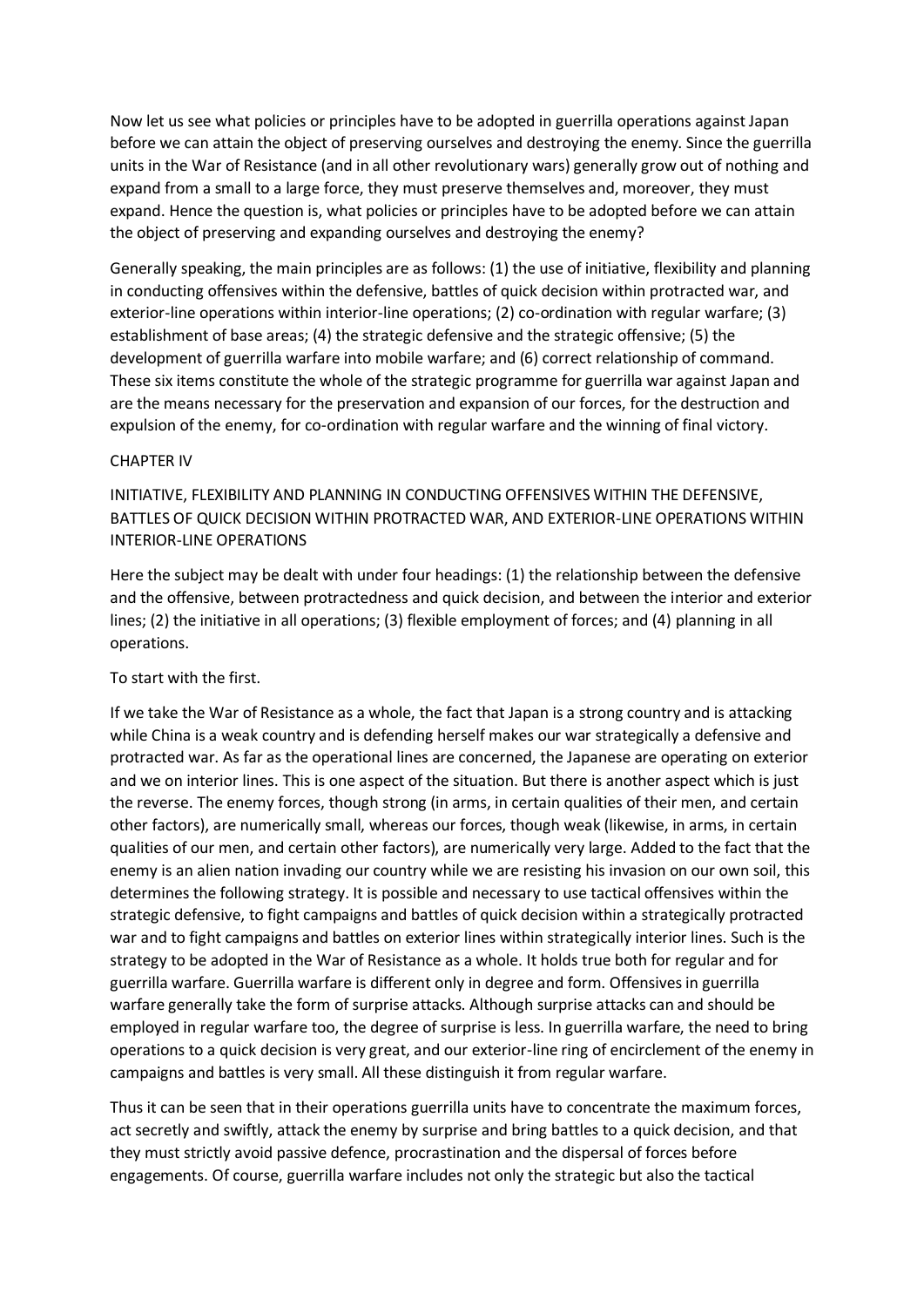defensive. The latter embraces, among other things, containing and outpost actions during battles; the disposition of forces for resistance at narrow passes, strategic points, rivers or villages in order to deplete and exhaust the enemy; and action to cover withdrawal. But the basic principle of guerrilla warfare must be the offensive, and guerrilla warfare is more offensive in its character than regular warfare. The offensive, moreover, must take the form of surprise attacks, and to expose ourselves by ostentatiously parading our forces is even less permissible in guerrilla warfare than in regular warfare. From the fact that the enemy is strong and we are weak it necessarily follows that, in guerrilla operations in general even more than in regular warfare, battles must be decided quickly, though on some occasions guerrilla fighting may be kept up for several days, as in an assault on a small and isolated enemy force cut off from help. Because of its dispersed character, guerrilla warfare can spread everywhere, and in many of its tasks, as in harassing, containing and disrupting the enemy and in mass work, its principle is dispersal of forces; but a guerrilla unit, or a guerrilla formation, must concentrate its main forces when it is engaged in destroying the enemy, and especially when it is striving to smash an enemy attack. "Concentrate a big force to strike at a small section of the enemy force" remains a principle of field operations in guerrilla warfare.

Thus it can also be seen that, if we take the War of Resistance as a whole, we can attain the aim of our strategic defensive and finally defeat Japanese imperialism only through the cumulative effect of many offensive campaigns and battles in both regular and guerrilla warfare, namely, through the cumulative effect of many victories in offensive actions. Only through the cumulative effect of many campaigns and battles of quick decision, namely, the cumulative effect of many victories achieved through quick decision in offensive campaigns and battles, can we attain our goal of strategic protractedness, which means gaining time to increase our capacity to resist while hastening or awaiting changes in the international situation and the internal collapse of the enemy, in order to be able to launch a strategic counter-offensive and drive the Japanese invaders out of China. We must concentrate superior forces and fight exterior-line operations in every campaign or battle, whether in the stage of strategic defensive or in that of strategic counter-offensive, in order to encircle and destroy the enemy forces, encircling part if not all of them, destroying part if not all of the forces we have encircled, and inflicting heavy casualties on the encircled forces if we cannot capture them in large numbers. Only through the cumulative effect of many such battles of annihilation can we change the relative position as between the enemy and ourselves, thoroughly smash his strategic encirclement--that is, his scheme of exterior-line operations--and finally, in co-ordination, with international forces and the revolutionary struggles of the Japanese people, surround the Japanese imperialists and deal them the coup de grace. These results are to be achieved mainly through regular warfare, with guerrilla warfare making a secondary contribution. What is common to both, however, is the accumulation of many minor victories to make a major victory. Herein lies the great strategic role of guerrilla warfare in the War of Resistance.

Now let us discuss initiative, flexibility and planning in guerrilla warfare.

### What is initiative in guerrilla warfare?

In any war, the opponents contend for the initiative, whether on a battlefield, in a battle area, in a war zone or in the whole war, for the initiative means freedom of action for an army. Any army which, losing the initiative, is forced into a passive position and ceases to have freedom of action, faces the danger of defeat or extermination. Naturally, gaining the initiative is harder in strategic defensive and interior-line operations and easier in offensive exterior-line operations. However, Japanese imperialism has two basic weaknesses, namely, its shortage of troops and the fact that it is fighting on foreign soil. Moreover, its underestimation of China's strength and the internal contradictions among the Japanese militarists have given rise to many mistakes in command, such as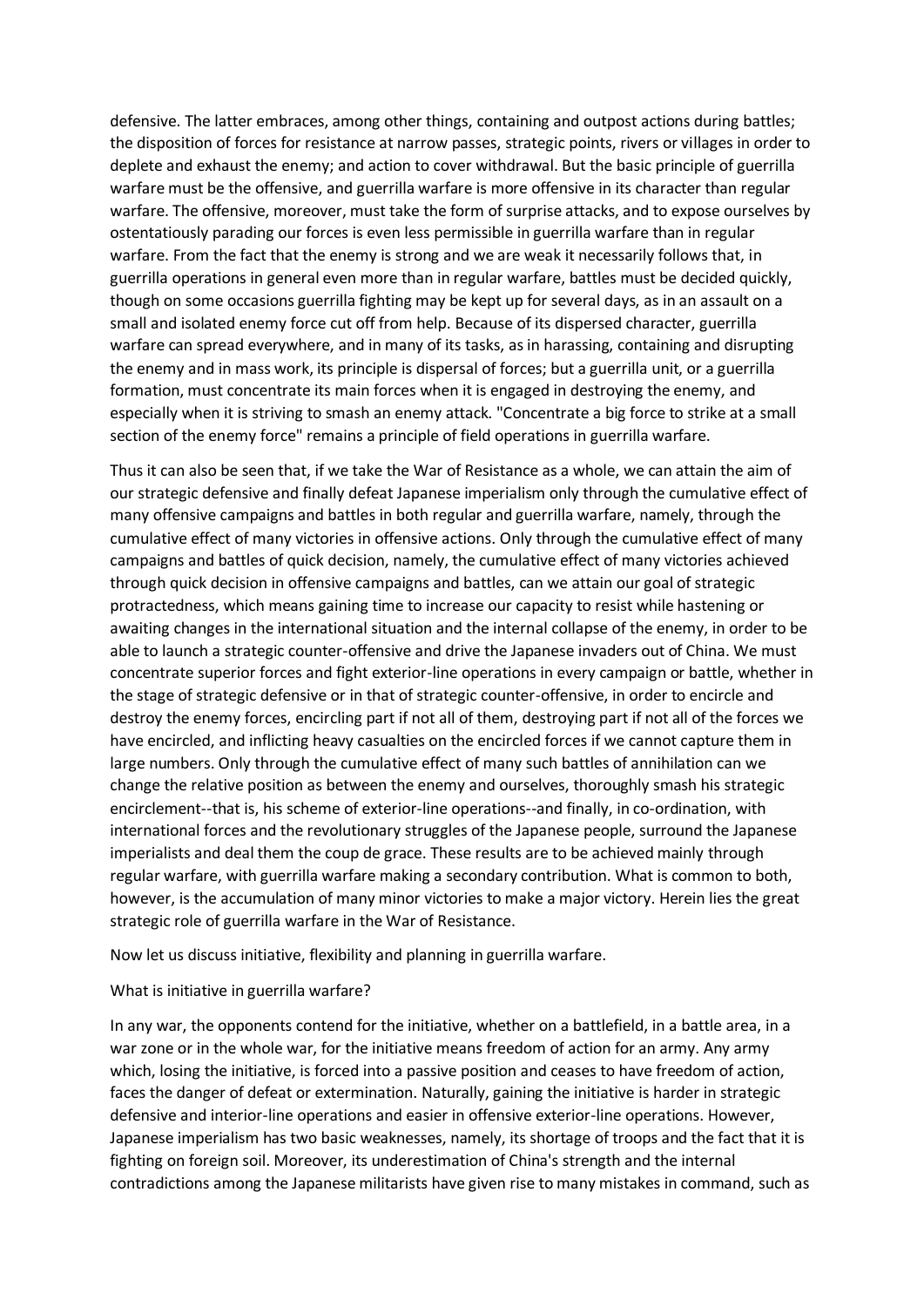piecemeal reinforcement, lack of strategic coordination, occasional absence of a main direction for attack, failure to grasp opportunities in some operations and failure to wipe out encircled forces, all of which may be considered the third weakness of Japanese imperialism. Thus, despite the advantage of being on the offensive and operating on exterior lines, the Japanese militarists are gradually losing the initiative, because of their shortage of troops (their small territory, small population, inadequate resources, feudalistic imperialism, etc.), because of the fact that they are fighting on foreign soil (their war is imperialist and barbarous) and because of their stupidities in command. Japan is neither willing nor able to conclude the war at present, nor has her strategic offensive yet come to an end, but, as the general trend shows, her offensive is confined within certain limits, which is the inevitable consequence of her three weaknesses; she cannot go on indefinitely till she swallows the whole of China. Already there are signs that Japan will one day find herself in an utterly passive position. China, on the other hand, was in a rather passive position at the beginning of the war, but, having gained experience, she is now turning to the new policy of mobile warfare, the policy of taking the offensive, seeking quick decisions and operating on exterior lines in campaigns and battles, which, together with the policy of developing widespread guerrilla warfare, is helping China to build up a position of initiative day by day.

The question of the initiative is even more vital in guerrilla warfare. For most guerrilla units operate in very difficult circumstances, fighting without a rear, with their own weak forces facing the enemy's strong forces, lacking experience (when the units are newly organized), being separated, etc. Nevertheless, it is possible to build up the initiative in guerrilla warfare, the essential condition being to seize on the enemy's three weaknesses. Taking advantage of the enemy's shortage of troops (from the viewpoint of the war as a whole), the guerrilla units can boldly use vast areas as their fields of operation; taking advantage of the fact that the enemy is an alien invader and is pursuing a most barbarous policy, the guerrilla units can boldly enlist the support of millions upon millions of people; and taking advantage of the stupidities in the enemy's command, the guerrilla units can give full scope to their resourcefulness. While the regular army must seize on all these weaknesses of the enemy and turn them to good account in order to defeat him, it is even more important for the guerrilla units to do so. As for the guerrilla units' own weaknesses, they can be gradually reduced in the course of the struggle. Moreover, these weaknesses sometimes constitute the very condition for gaining the initiative. For example, it is precisely because the guerrilla units are small that they can mysteriously appear and disappear in their operations behind enemy lines, without the enemy's being able to do anything about them, and thus enjoy a freedom of action such as massive regular armies never can.

When the enemy is making a converging attack from several directions' a guerrilla unit can exercise initiative only with difficulty and can lose it all too easily. In such a case, if its appraisals and dispositions are wrong, it is liable to get into a passive position and consequently fail to smash the converging enemy attack. This may occur even when the enemy is on the defensive and we are on the offensive. For the initiative results from making a correct appraisal of the situation (both our own and that of the enemy) and from making the correct military and political dispositions. A pessimistic appraisal out of accord with the objective conditions and the passive dispositions ensuing from it will undoubtedly result in the loss of the initiative and throw one into a passive position. On the other hand, an over-optimistic appraisal out of accord with the objective conditions and the risky (unjustifiably risky) dispositions ensuing from it will also result in the loss of the initiative and eventually land one in a position similar to that of the pessimists. The initiative is not an innate attribute of genius, but is something an intelligent leader attains through open-minded study and correct appraisal of the objective conditions and through correct military and political dispositions. It follows that the initiative is not ready-made but is something that requires conscious effort.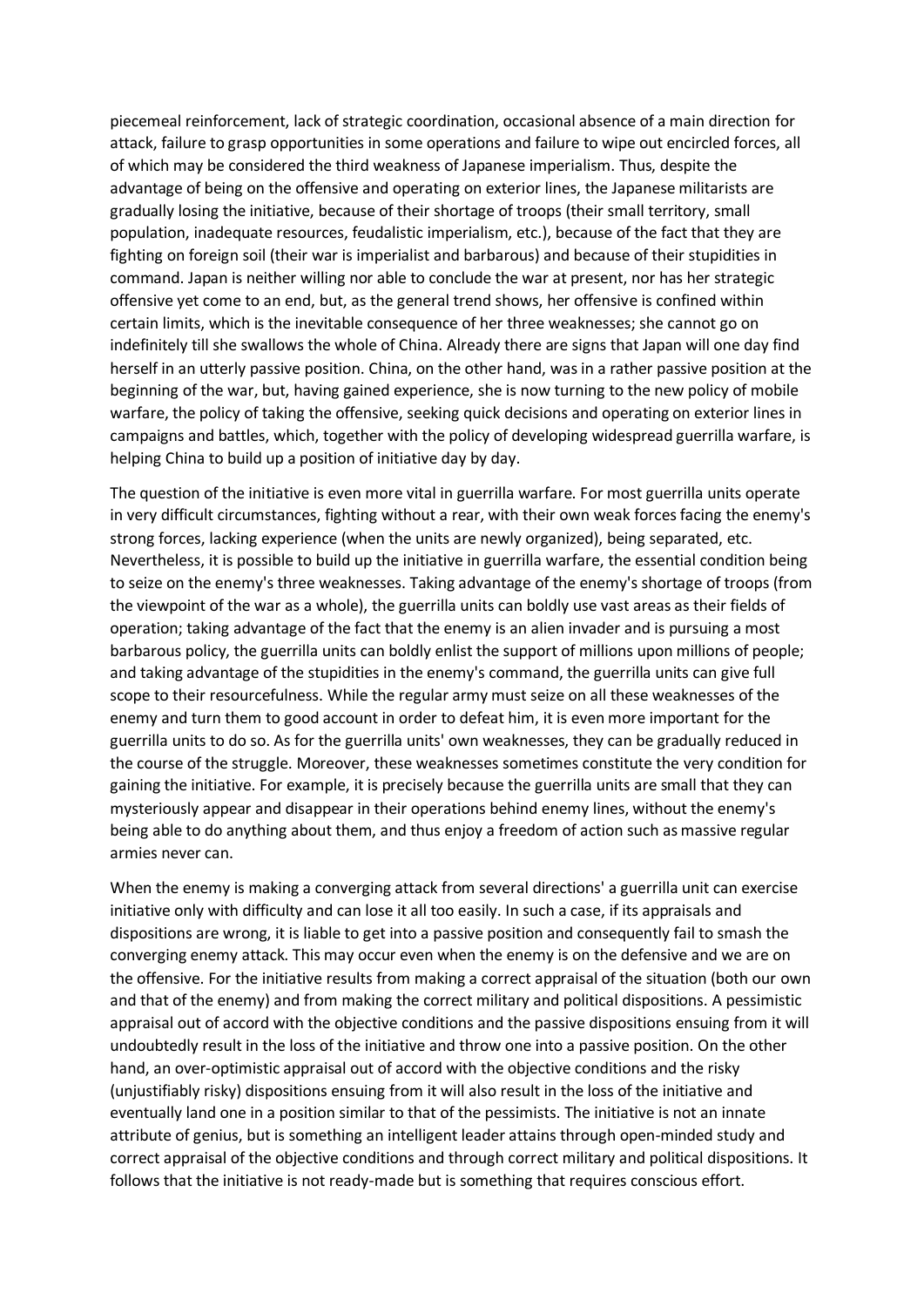When forced into a passive position through some incorrect appraisal and disposition or through overwhelming pressure, a guerrilla unit must strive to extricate itself. How this can be done depends on the circumstances. In many cases it is necessary to "move away". The ability to move is the distinctive feature of a guerrilla unit. To move away is the principal method for getting out of a passive position and regaining the initiative. But it is not the sole method. The moment when the enemy is most energetic and we are in the greatest difficulties is often the very moment when things begin to turn against him and in our favour. Frequently a favourable situation recurs and the initiative is regained as a result of "holding out a little longer".

Next, let us deal with flexibility.

Flexibility is a concrete expression of the initiative. The flexible employment of forces is more essential in guerrilla warfare than in regular warfare.

A guerrilla commander must understand that the flexible employment of his forces is the most important means of changing the situation as between the enemy and ourselves and of gaining the initiative. The nature of guerrilla warfare is such that guerrilla forces must be employed flexibly in accordance with the task in hand and with such circumstances as the state of the enemy, the terrain and the local population, and the chief ways of employing the forces are dispersal, concentration and shifting of position. In employing his forces, a guerrilla commander is like a fisherman casting his net, which he should be able to spread wide as well as draw in tight. When casting his net, the fisherman has to ascertain the depth of the water, the speed of the current and the presence or absence of obstructions; similarly, when dispersing his units, a guerrilla commander must take care not to incur losses through ignorance of the situation or through miscalculated action. Just as the fisherman must keep a grip on the cord in order to draw his net in tight, so the guerrilla commander must maintain liaison and communication with all his forces and keep enough of his main forces at hand. Just as a frequent change of position is necessary in fishing, so a frequent shift of position is necessary for a guerrilla unit. Dispersal, concentration and shifting of position are the three ways of flexibly employing forces in guerrilla warfare.

Generally speaking, the dispersal of guerrilla units, or "breaking up the whole into parts", is employed chiefly: (1) when we want to threaten the enemy with a wide frontal attack because he is on the defensive, and there is temporarily no chance to mass our forces for action; (2) when we want to harass and disrupt the enemy throughout an area where his forces are weak; (3) when we are unable to break through the enemy's encirclement and try to slip away by making ourselves less conspicuous; (4) when we are restricted by terrain or supplies; or (5) when we are carrying on mass work over a wide area. But whatever the circumstances, when dispersing for action we should pay attention to the following: (1) we should never make an absolutely even dispersal of forces, but should keep a fairly large part in an area convenient for manoeuvre, so that any possible exigency can be met and there is a centre of gravity for the task being carried out in dispersion; and (2) we should assign to the dispersed units clearly defined tasks, fields of operation, time limits for actions, places for reassembly and ways and means of liaison.

Concentration of forces, or "assembling the parts into a whole", is the method usually applied to destroy an enemy when he is on the offensive and sometimes to destroy some of his stationary forces when he is on the defensive. Concentration of forces does not mean absolute concentration, but the massing of the main forces for use in one important direction while retaining or dispatching part of the forces for use in other directions to contain, harass or disrupt the enemy, or to carry on mass work.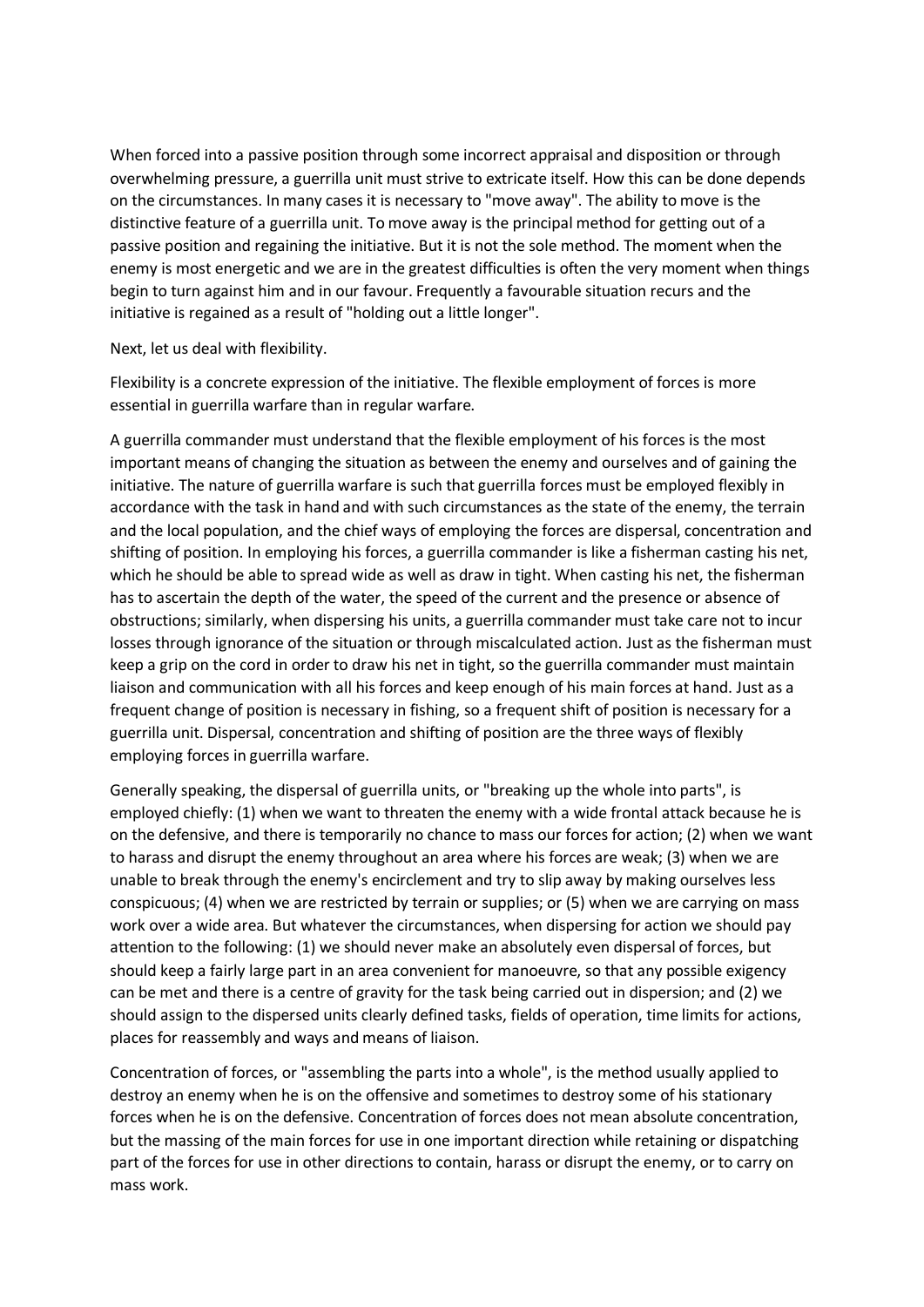Although the flexible dispersal or concentration of forces according to circumstances is the principal method in guerrilla warfare, we must also know how to shift (or transfer) our forces flexibly. When the enemy feels seriously threatened by guerrillas, he will send troops to attack or suppress them. Hence the guerrilla units will have to take stock of the situation. If advisable, they should fight where they are; if not, they should lose no time in shifting elsewhere. Sometimes, in order to crush the enemy units one by one, guerrilla units which have destroyed an enemy force in one place may immediately shift to another so as to wipe out a second enemy force; sometimes, finding it inadvisable to fight in one place, they may have to disengage quickly and fight the enemy elsewhere. If the enemy's forces in a certain place present a particularly serious threat, the guerrilla units should not linger, but should move off with lightning speed. In general, shifts of position should be made with secrecy and speed. In order to mislead, decoy and confuse the enemy, they should constantly use stratagems, such as making a feint to the east but attacking in the west, appearing now in the south and now in the north, hit-and-run attacks, and night actions.

Flexibility in dispersal, concentration and shifts of position is a concrete expression of the initiative in guerrilla warfare, whereas rigidness and inertia inevitably lead to passivity and cause unnecessary losses. But a commander proves himself wise not just by recognition of the importance of employing his forces flexibly but by skill in dispersing, concentrating or shifting them in good time according to the specific circumstances. This wisdom in sensing changes and choosing the right moment to act is not easily acquired; it can be gained only by those who study with a receptive mind and investigate and ponder diligently. Prudent consideration of the circumstances is essential to prevent flexibility from turning into impulsive action.

#### Lastly, we come to planning.

Without planning, victories in guerrilla warfare are impossible. Any idea that guerrilla warfare can be conducted in haphazard fashion indicates either a flippant attitude or ignorance of guerrilla warfare. The operations in a guerrilla zone as a whole, or those of a guerrilla unit or formation, must be preceded by as thorough planning as possible, by preparation in advance for every action. Grasping the situation, setting the tasks, disposing the forces, giving military and political training, securing supplies, putting the equipment in good order, making proper use of the people's help, etc.--all these are part of the work of the guerrilla commanders, which they must carefully consider and conscientiously perform and check up on. There can be no initiative, no flexibility, and no offensive unless they do so. True, guerrilla conditions do not allow as high a degree of planning as do those of regular warfare, and it would be a mistake to attempt very thorough planning in guerrilla warfare. But it is necessary to plan as thoroughly as the objective conditions permit, for it should be understood that fighting the enemy is no joke.

The above points serve to explain the first of the strategic principles of guerrilla warfare, the principle of using initiative, flexibility and planning in conducting offensives within the defensive, battles of quick decision within protracted war, and exterior-line operations within interior-line operations. It is the key problem in the strategy of guerrilla warfare. The solution of this problem provides the major guarantee of victory in guerrilla warfare so far as military command is concerned.

Although a variety of matters have been dealt with here, they all revolve around the offensive in campaigns and battles. The initiative can be decisively grasped only after victory in an offensive. Every offensive operation must be organized on our initiative and not launched under compulsion. Flexibility in the employment of forces revolves around the effort to take the offensive, and planning likewise is necessary chiefly in order to ensure success in offensive operations. Measures of tactical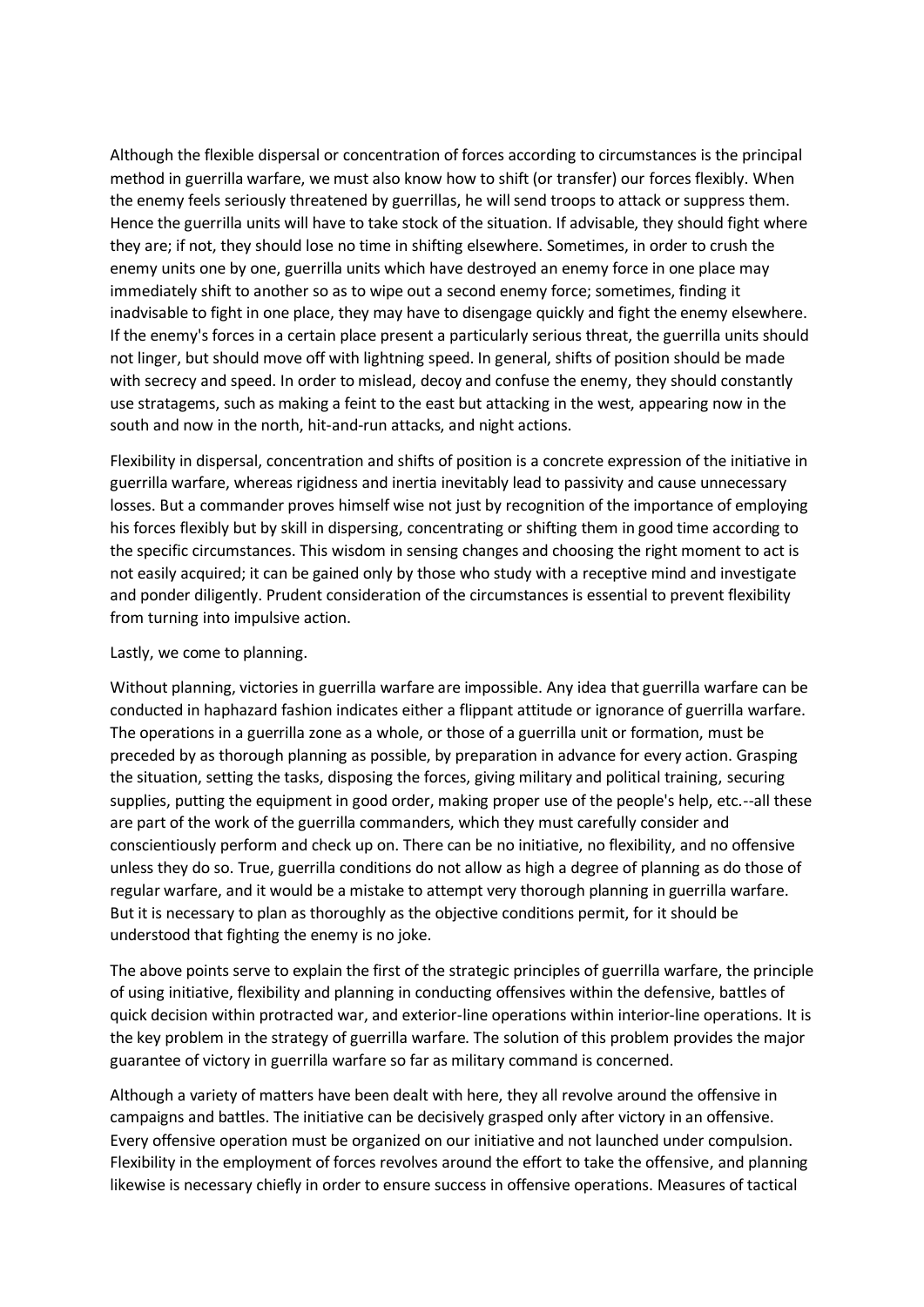defence are meaningless if they are divorced from their role of giving either direct or indirect support to an offensive. Quick decision refers to the tempo of an offensive, and exterior lines refer to its scope. The offensive is the only means of destroying the enemy and is also the principal means of self-preservation, while pure defence and retreat can play only a temporary and partial role in selfpreservation and are quite useless for destroying the enemy.

The principle stated above is basically the same for both regular and guerrilla war; it differs to some degree only in its form of expression. But in guerrilla war it is both important and necessary to note this difference. It is precisely this difference in form which distinguishes the operational methods of guerrilla war from those of regular war. If we confuse the two different forms in which the principle is expressed, victory in guerrilla war will be impossible.

### CHAPTER V

# CO-ORDINATION WITH REGULAR WARFARE

The second problem of strategy in guerrilla warfare is its coordination with regular warfare. It is a matter of clarifying the relation between guerrilla and regular warfare on the operational level, in the light of the nature of actual guerrilla operations. An understanding of this relation is very important for effectiveness in defeating the enemy.

There are three kinds of co-ordination between guerrilla and regular warfare, co-ordination in strategy, in campaigns and in battles.

Taken as a whole, guerrilla warfare behind the enemy lines, which cripples the enemy, pins him down, disrupts his supply lines and inspires the regular forces and the people throughout the country, is co-ordinated with regular warfare in strategy. Take the case of the guerrilla warfare in the three northeastern provinces. Of course, the question of co-ordination did not arise before the nation-wide War of Resistance, but since the war began the significance of such coordination has become obvious. Every enemy soldier the guerrillas kill there, every bullet they make the enemy expend, every enemy soldier they stop from advancing south of the Great Wall, can be reckoned a contribution to the total strength of the resistance. It is, moreover, clear that they are having a demoralizing effect on the whole enemy army and all Japan and a heartening effect on our whole army and people. Still clearer is the role in strategic co-ordination played by the guerrilla warfare along the Peiping-Suiyuan, Peiping-Hankow, Tientsin-Pukow, Tatung-Puchow, Chengting-Taiyuan and Shanghai-Hangchow Railways. Not only are the guerrilla units performing the function of coordination with the regular forces in our present strategic defensive, when the enemy is on the strategic offensive; not only will they co-ordinate with the regular forces in disrupting the enemy's hold on the occupied territory, after he concludes his strategic offensive and switches to the safeguarding of his gains; they will also co-ordinate with the regular forces in driving out the enemy forces and recovering all the lost territories, when the regular forces launch the strategic counteroffensive. The great role of guerrilla warfare in strategic coordination must not be overlooked. The commanders both of the guerrilla units and of the regular forces must clearly understand this role.

In addition, guerrilla warfare performs the function of coordination with regular warfare in campaigns. For instance, in the campaign at Hsinkou, north of Taiyuan, the guerrillas played a remarkable role in co-ordination both north and south of Yenmenkuan by wrecking the Tatung-Puchow Railway and the motor roads running through Pinghsingkuan and Yangfangkou. Or take another instance. After the enemy occupied Fenglingtu, guerrilla warfare, which was already widespread throughout Shansi Province and was conducted mainly by the regular forces, played an even greater role through co-ordination with the defensive campaigns west of the Yellow River in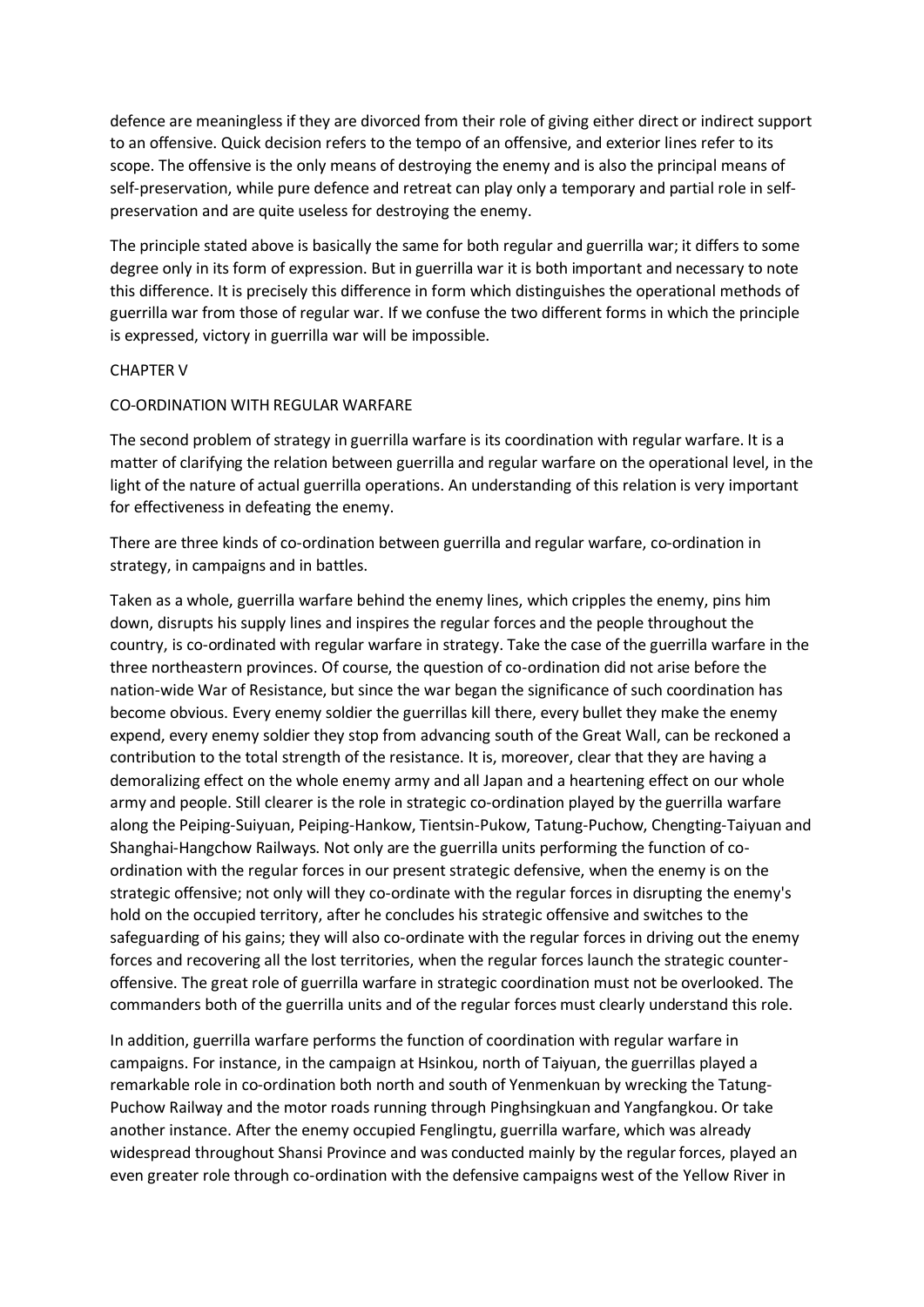Shensi Province and south of the Yellow River in Honan Province. Again, when the enemy attacked southern Shantung, the guerrilla warfare in the five provinces of northern China contributed a great deal through co-ordination with the campaigns of our army. In performing a task of this sort, the leaders of each guerrilla base behind the enemy lines, or the commanders of a guerrilla formation temporarily dispatched there, must dispose their forces well and, by adopting different tactics suited to the time and place, move energetically against the enemy's most vital and vulnerable spots in order to cripple him, pin him down, disrupt his supply lines, inspire our armies campaigning on the interior lines, and so fulfil their duty of co-ordinating with the campaign. If each guerrilla zone or unit goes it alone without giving any attention to co-ordinating with the campaigns of the regular forces, its role in strategic co-ordination will lose a great deal of its significance, although it will still play some such role in the general strategy. All guerrilla commanders should give this point serious attention. To achieve co-ordination in campaigns, it is absolutely necessary for all larger guerrilla units and guerrilla formations to have radio equipment.

Finally, co-ordination with the regular forces in battles, in actual fighting on the battlefield, is the task of all guerrilla units in the vicinity of an interior-line battlefield. Of course, this applies only to guerrilla units operating close to the regular forces or to units of regulars dispatched on temporary guerrilla missions. In such cases, a guerrilla unit has to perform whatever task it is assigned by the commander of the regular forces, which is usually to pin down some of the enemy's forces, disrupt his supply lines, conduct reconnaissance, or act as guides for the regular forces. Even without such an assignment the guerrilla unit should carry out these tasks on its own initiative. To sit by idly, neither moving nor fighting, or to move about without fighting, would be an intolerable attitude for a guerrilla unit.

# CHAPTER VI

# THE ESTABLISHMENT OF BASE AREAS

The third problem of strategy in anti-Japanese guerrilla warfare is the establishment of base areas, which is important and essential because of the protracted nature and ruthlessness of the war. The recovery of our lost territories will have to await the nation-wide strategic counter-offensive; by then the enemy's front will have extended deep into central China and cut it in two from north to south, and a part or even a greater part of our territory will have fallen into the hands of the enemy and become his rear. We shall have to extend guerrilla warfare all over this vast enemy-occupied area, make a front out of the enemy's rear, and force him to fight ceaselessly throughout the territory he occupies. Until such time as our strategic counteroffensive is launched and so long as our lost territories are not recovered, it will be necessary to persist in guerrilla warfare in the enemy's rear, certainly for a fairly long time, though one cannot say definitely for how long. This is why the war will be a protracted one. And in order to safeguard his gains in the occupied areas, the enemy is bound to step up his anti-guerrilla measures and, especially after the halting of his strategic offensive, to embark on relentless suppression of the guerrillas. With ruthlessness thus added to protractedness, it will be impossible to sustain guerrilla warfare behind the enemy lines without base areas.

What, then, are these base areas? They are the strategic bases on which the guerrilla forces rely in performing their strategic tasks and achieving the object of preserving and expanding themselves and destroying and driving out the enemy. Without such strategic bases, there will be nothing to depend on in carrying out any of our strategic tasks or achieving the aim of the war. It is a characteristic of guerrilla warfare behind the enemy lines that it is fought without a rear, for the guerrilla forces are severed from the country's general rear. But guerrilla warfare could not last long or grow without base areas. The base areas, indeed, are its rear.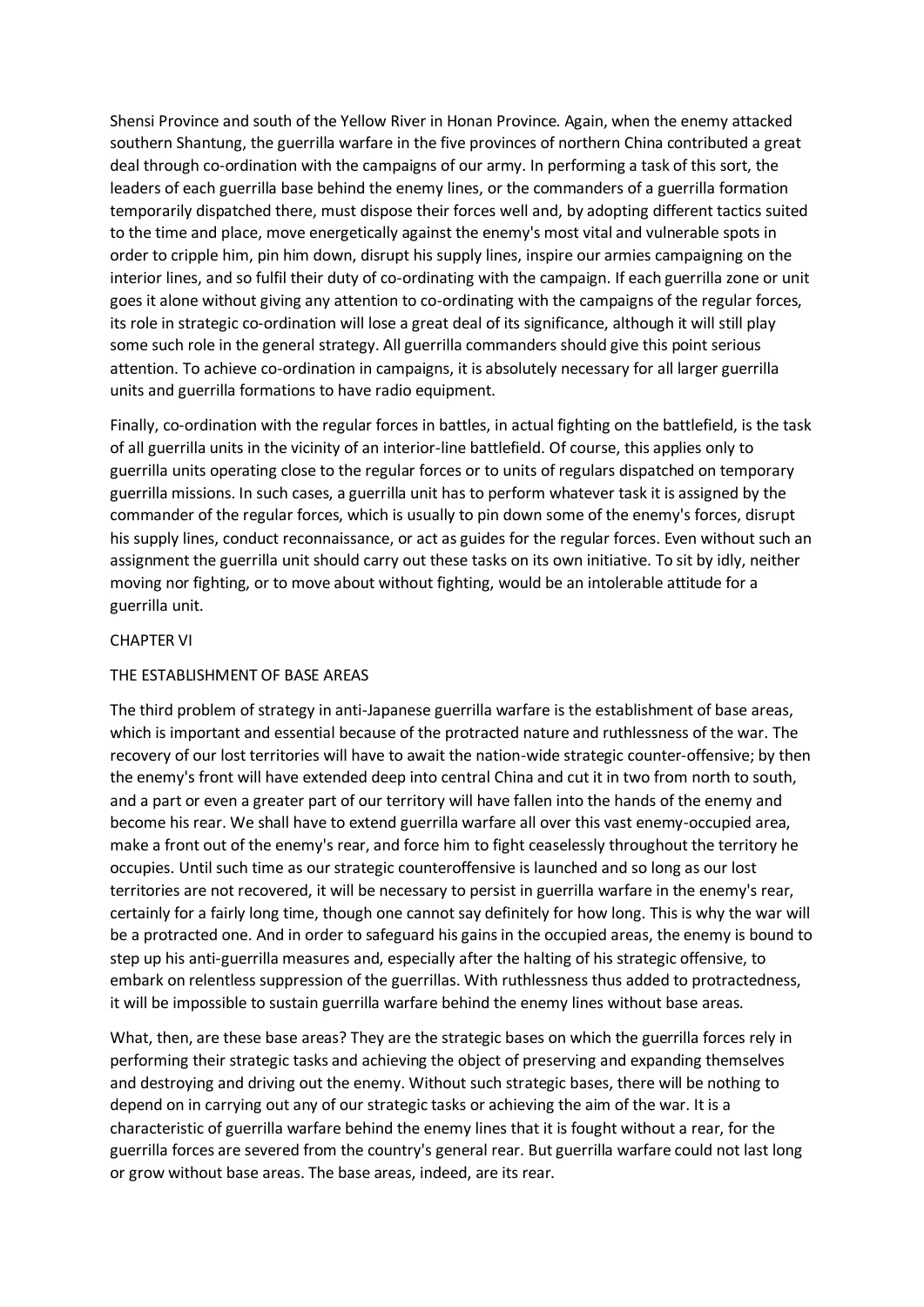History knows many peasant wars of the "roving rebel" type, but none of them ever succeeded. In the present age of advanced communications and technology, it would be all the more groundless to imagine that one can win victory by fighting in the manner of roving rebels. However, this rovingrebel idea still exists among impoverished peasants, and in the minds of guerrilla commanders it becomes the view that base areas are neither necessary nor important. Therefore ridding the minds of guerrilla commanders of this idea is a prerequisite for deciding on a policy of establishing base areas. The question of whether or not to have base areas and of whether or not to regard them as important, in other words, the conflict between the idea of establishing base areas and that of fighting like roving rebels, arises in all guerrilla warfare, and, to a certain extent, our anti-Japanese guerrilla warfare is no exception. Therefore the struggle against the roving-rebel ideology is an inevitable process. Only when this ideology is thoroughly overcome and the policy of establishing base areas is mutated and applied will there be conditions favourable for the maintenance of guerrilla warfare over a long period.

Now that the necessity and importance of base areas have been made clear, let us pass on to the following problems which must be understood and solved when it comes to establishing the base areas. These problems are the types of base areas, the guerrilla zones and the base areas, the conditions for establishing base areas, their consolidation and expansion, and the forms in which we and the enemy encircle one another.

### 1. THE TYPES OF BASE AREAS

Base areas in anti-Japanese guerrilla warfare are mainly of three types, those in the mountains, those on the plains and those in the river-lake-estuary regions.

The advantage of setting up base areas in mountainous regions is obvious, and those which have been, are being or will be established in the Changpai, [1] Wutai, [2] Taihang, [3] Taishan, [4] Yenshan [5] and Maoshan [6] Mountains all belong to this type. They are all places where anti-Japanese guerrilla warfare can be maintained for the longest time and are important strongholds for the War of Resistance. We must develop guerrilla warfare and set up base areas in all the mountainous regions behind the enemy lines.

Of course, the plains are less suitable than the mountains, but it is by no means impossible to develop guerrilla warfare or establish any base areas there. Indeed, the widespread guerrilla warfare in the plains of Hopei and of northern and northwestern Shantung proves that it is possible to develop guerrilla warfare in the plains. While there is as yet no evidence on the possibility of setting up base areas there and maintaining them for long, it has been proved that the setting up of temporary base areas is possible, and it should be possible to set up base areas for small units or for seasonal use. On the one hand, the enemy does not have enough troops at his disposal and is pursuing a policy of unparalleled brutality, and on the other hand, China has a vast territory and vast numbers of people who are resisting Japan; the objective conditions for spreading guerrilla warfare and setting up temporary base areas in the plains are therefore fulfilled. Given competent military command, it should of course be possible to establish bases for small guerrilla units there, bases which are long-term but not fixed.[7] Broadly speaking, when the strategic offensive of the enemy is brought to a halt and he enters the stage of safeguarding his occupied areas, he will undoubtedly launch savage attacks on all the guerrilla base areas, and those in the plains will naturally be the first to bear the brunt. The large guerrilla formations operating on the plains will be unable to keep on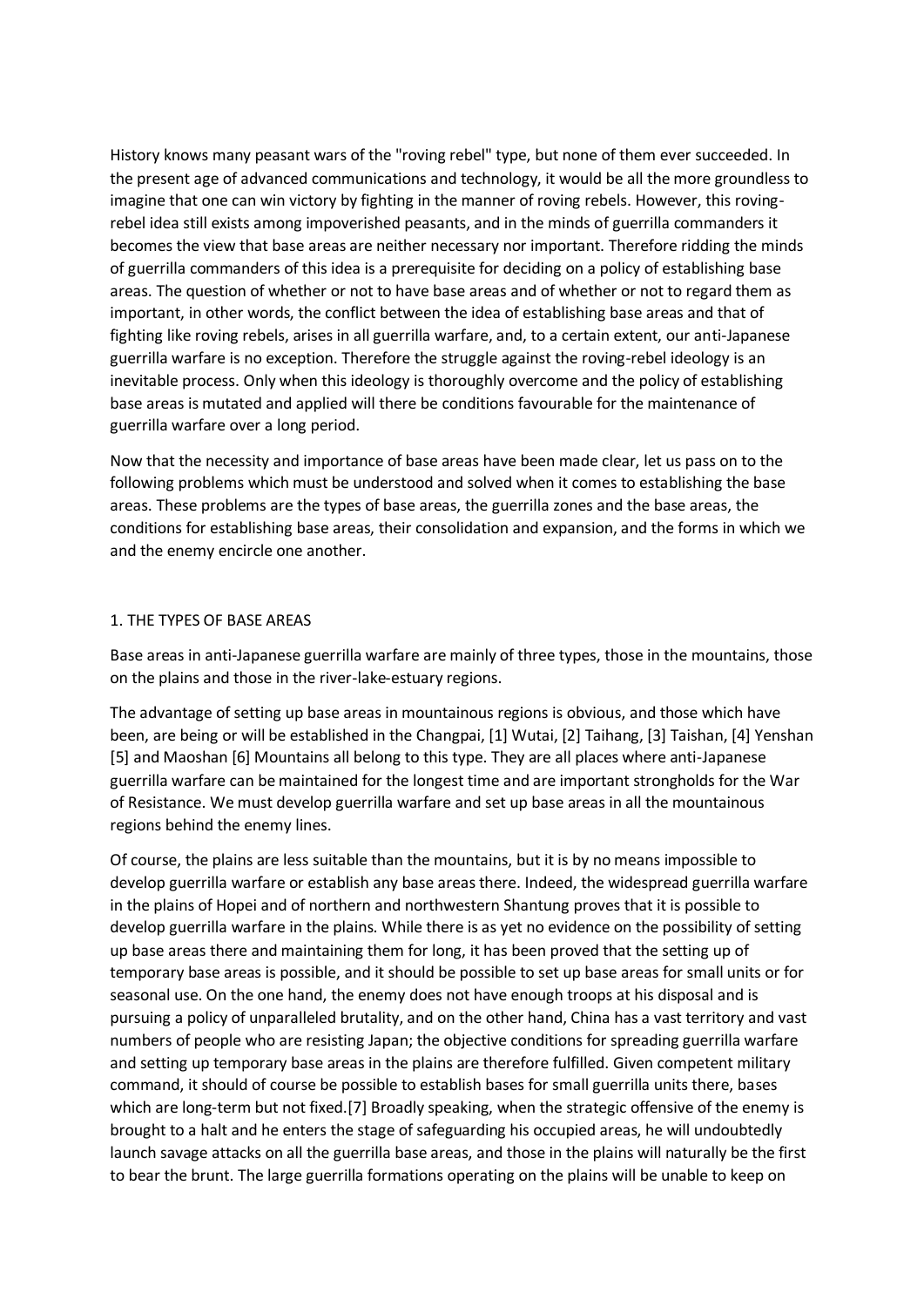fighting there for long and will gradually have to move up into the mountains as the circumstances require, as for instance, from the Hopei Plain to the Wutai and Taihang Mountains, or from the Shantung Plain to Taishan Mountain and the Shantung Peninsula in the east. But in the circumstances of our national war it is not impossible for numerous small guerrilla units to keep going in various counties over the vast plains and adopt a fluid way of fighting, i.e., by shifting their bases from place to place. It is definitely possible to conduct seasonal guerrilla warfare by taking advantage of the "green curtain" of tall crops in summer and of the frozen rivers in winter. As the enemy has no strength to spare now and will never be able to attend to everything even when he has the strength to spare, it is absolutely necessary for us to decide on the policy, for the present, of spreading guerrilla warfare far and wide and setting up temporary base areas in the plains and, for the future, of preparing to keep up guerrilla warfare by small units, if only seasonally, and of creating base areas which are not fixed.

Objectively speaking, the possibilities of developing guerrilla warfare and establishing base areas are greater in the river-lake-estuary regions than in the plains, though less than in the mountains. The dramatic battles fought by "pirates" and "water-bandits", of which our history is full, and the guerrilla warfare round the Hunghu Lake kept up for several years in the Red Army period, both testify to the possibility of developing guerrilla warfare and of establishing base areas in the river-lake-estuary regions. So far, however, the political parties and the masses who are resisting Japan have given this possibility little attention. Though the subjective conditions are as yet lacking, we should undoubtedly turn our attention to this possibility and start working on it. As one aspect in the development of our nation-wide guerrilla warfare, we should effectively organize guerrilla warfare in the Hungtse Lake region north of the Yangtse River, in the Taihu Lake region south of the Yangtse, and in all river-lake-estuary regions in the enemy-occupied areas along the rivers and on the seacoast, and we should create permanent base areas in and near such places. By overlooking this aspect we are virtually providing the enemy with water transport facilities; this is a gap in our strategic plan for the War of Resistance which must be filled in good time.

### 2. GUERRILLA ZONES AND BASE AREAS

In guerrilla warfare behind the enemy lines, there is a difference between guerrilla zones and base areas. Areas which are surrounded by the enemy but whose central parts are not occupied or have been recovered, like some counties in the Wutai mountain region (i.e., the Shansi-Chahar-Hopei border area) and also some places in the Taihang and Taishan mountain regions, are ready-made bases for the convenient use of guerrilla units in developing guerrilla warfare. But elsewhere in these areas the situation is different, as for instance in the eastern and northern sections of the Wutai mountain region, which include parts of western Hopei and southern Chahar, and in many places east of Paoting and west of Tsangchow. When guerrilla warfare began, the guerrillas could not completely occupy these places but could only make frequent raids; they are areas which are held by the guerrillas when they are there and by the puppet regime when they are gone, and are therefore not yet guerrilla bases but only what may be called guerrilla zones. Such guerrilla zones will be transformed into base areas when they have gone through the necessary processes of guerrilla warfare, that is, when large numbers of enemy troops have been annihilated or defeated there, the puppet regime has been destroyed, the masses have been roused to activity, anti-Japanese mass organizations have been formed, people's local armed forces have been developed, and anti-Japanese political power has been established. By the expansion of our base areas we mean the addition of areas such as these to the bases already established.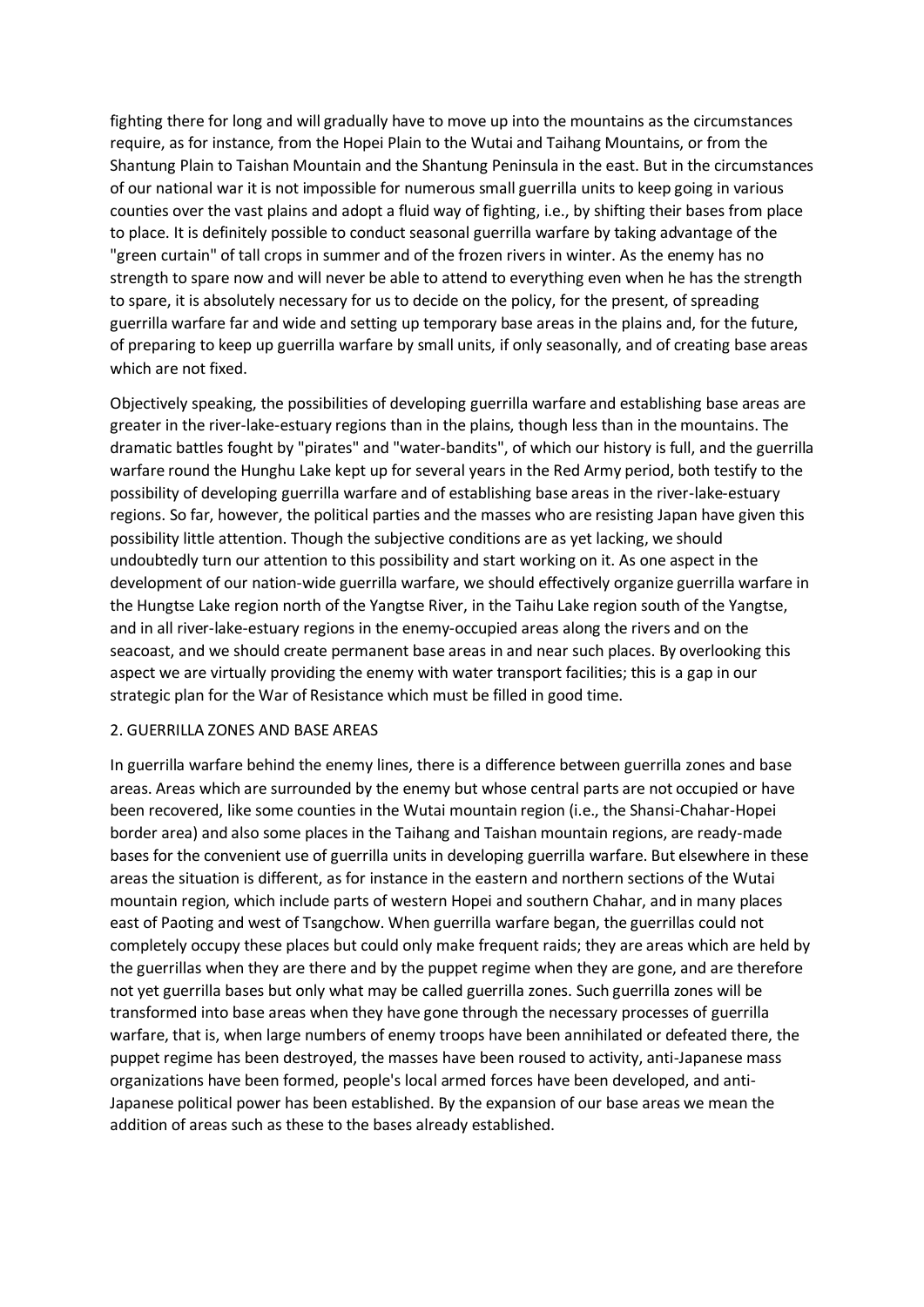In some places, for example, eastern Hopei, the whole area of guerrilla operations has been a guerrilla zone from the very beginning. The puppet regime is of long standing there, and from the beginning the whole area of operations has been a guerrilla zone both for the people's armed forces that have grown out of local uprisings and for the guerrilla detachments dispatched from the Wutai Mountains. At the outset of their activities, all they could do was to choose some fairly good spots there as temporary rear or base areas. Such places will not be transformed from guerrilla zones into relatively stable base areas until the enemy forces are destroyed and the work of arousing the people is in full swing.

Thus the transformation of a guerrilla zone into a base area is an arduous creative process, and its accomplishment depends on the extent to which the enemy is destroyed and the masses are aroused.

Many regions will remain guerrilla zones for a long time. In these regions the enemy will not be able to set up stable puppet regimes, however much he tries to maintain control, while we, on our part, will not be able to achieve the aim of establishing anti-Japanese political power, however much we develop guerrilla warfare. Examples of this kind are to be found in the enemy-occupied regions along the railway lines, in the neighbourhood of big cities and in certain areas in the plains.

As for the big cities, the railway stops and the areas in the plains which are strongly garrisoned by the enemy, guerrilla warfare can only extend to the fringes and not right into these places which have relatively stable puppet regimes. This is another kind of situation.

Mistakes in our leadership or strong enemy pressure may cause a reversal of the state of affairs described above, i.e., a guerrilla base may turn into a guerrilla zone, and a guerrilla zone may turn into an area under relatively stable enemy occupation. Such changes are possible, and they deserve special vigilance on the part of guerrilla commanders.

Therefore, as a result of guerrilla warfare and the struggle between us and the enemy, the entire enemy-occupied territory will fall into the following three categories: first, anti-Japanese bases held by our guerrilla units and our organs of political power; second, areas held by Japanese imperialism and its puppet regimes; and third, intermediate zones contested by both sides, namely, guerrilla zones. Guerrilla commanders have the duty to expand the first and third categories to the maximum and to reduce the second category to the minimum. This is the strategic task of guerrilla warfare.

### 3. CONDITIONS FOR ESTABLISHING BASE AREAS

The fundamental conditions for establishing a base area are that there should be anti-Japanese armed forces, that these armed forces should be employed to inflict defeats on the enemy and that they should arouse the people to action. Thus the establishment of a base area is first and foremost a matter of building an armed force. Leaders in guerrilla war must devote their energy to building one or more guerrilla units, and must gradually develop them in the course of struggle into guerrilla formations or even into units and formations of regular troops. The building up of an armed force is the key to establishing a base area; if there is no armed force or if the armed force is weak, nothing can be done. This constitutes the first condition.

The second indispensable condition for establishing a base area is that the armed forces should be used in co-ordination with the people to defeat the enemy. All places under enemy control are enemy, and not guerrilla, base areas, and obviously cannot be transformed into guerrilla base areas unless the enemy is defeated. Unless we repulse the enemy's attacks and defeat him, even places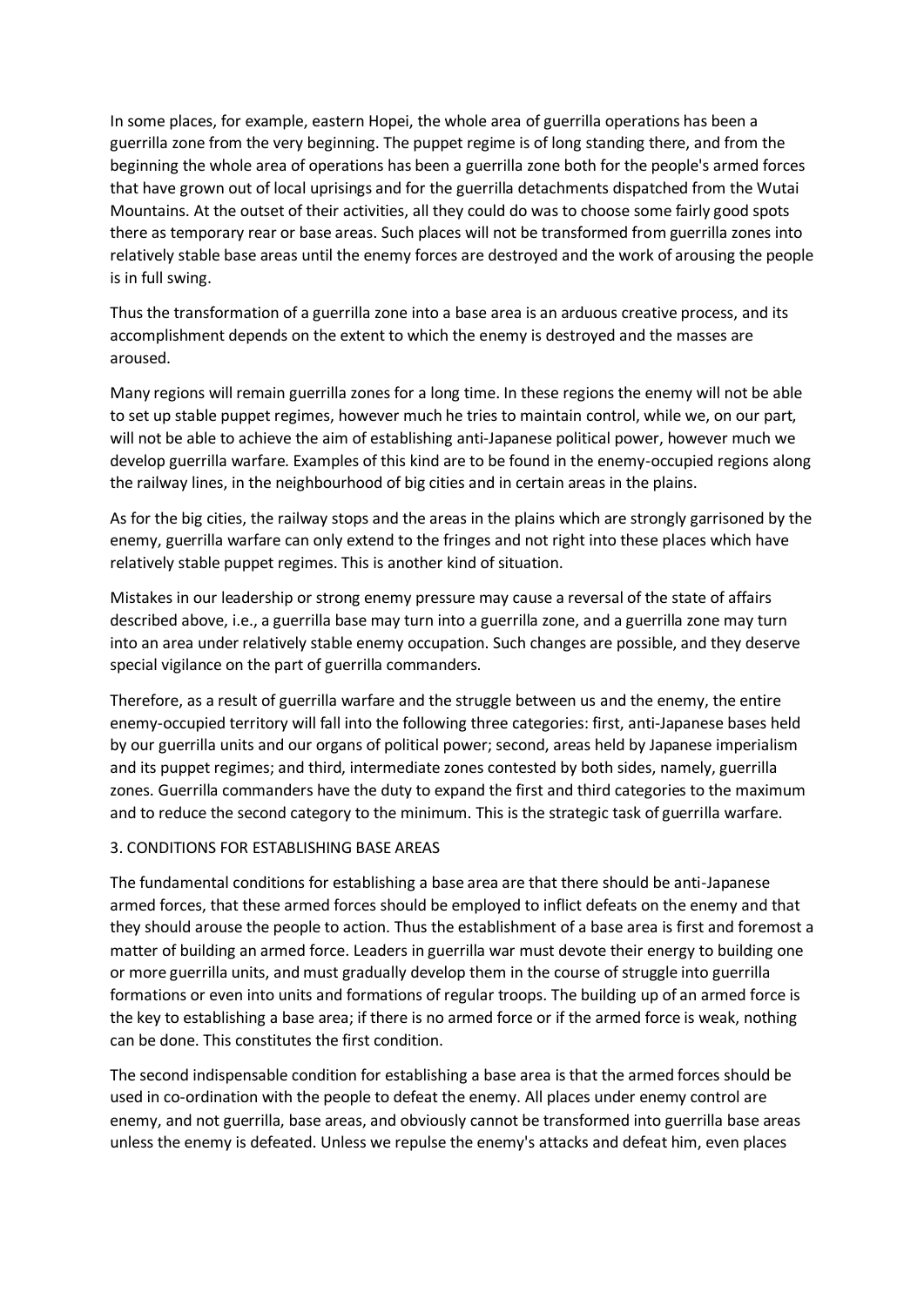held by the guerrillas will come under enemy control, and then it will be impossible to establish base areas.

The third indispensable condition for establishing a base area is the use of all our strength, including our armed forces, to arouse the masses for struggle against Japan. In the course of this struggle we must arm the people, i.e., organize self-defence corps and guerrilla units. In the course of this struggle, we must form mass organizations, we must organize the workers, peasants, youth, women, children, merchants and professional people--according to the degree of their political consciousness and fighting enthusiasm--into the various mass organizations necessary for the struggle against Japanese aggression, and we must gradually expand them. Without organization, the people cannot give effect to their anti-Japanese strength. In the course of this struggle, we must weed out the open and the hidden traitors, a task which can be accomplished only by relying on the strength of the people. In this struggle, it is particularly important to arouse the people to establish, or to consolidate, their local organs of anti-Japanese political power. Where the original Chinese organs of political power have not been destroyed by the enemy, we must reorganize and strengthen them with the support of the broad masses, and where they have been destroyed by the enemy, we should rebuild them by the efforts of the masses. They are organs of political power for carrying out the policy of the Anti-Japanese National United Front and should unite all the forces of the people to fight against our sole enemy, Japanese imperialism, and its jackals, the traitors and reactionaries.

A base area for guerrilla war can be truly established only with the gradual fulfillment of the three basic conditions, i.e., only after the anti-Japanese armed forces are built up, the enemy has suffered defeats and the people are aroused.

Mention must also be made of geographical and economic conditions. As for the former, we have already discussed three different categories in the earlier section on the types of base areas, and here we need only mention one major requirement, namely, that the area must be extensive. In places surrounded by the enemy on all sides, or on three sides, the mountainous regions naturally offer the best conditions for setting up base areas which can hold out for a long time, but the main thing is that there must be enough room for the guerrillas to maneuver, namely, the areas have to be extensive. Given an extensive area, guerrilla warfare can be developed and sustained even in the plains, not to mention the river-lake-estuary regions. By and large, the vastness of China's territory and the enemy's shortage of troops provide guerrilla warfare in China with this condition. This is an important, even a primary condition, as far as the possibility of waging guerrilla warfare is concerned, and small countries like Belgium which lack this condition have few or no such possibilities.[8] In China, this condition is not something which has to be striven for, nor does it present a problem; it is there physically, waiting only to be exploited.

So far as their physical setting is concerned, the economic conditions resemble the geographical conditions. For now we are discussing the establishment of base areas not in a desert, where no enemy is to be found, but behind the enemy lines; every place the enemy can penetrate already has its Chinese inhabitants and an economic basis for subsistence, so that the question of choice of economic conditions in establishing base areas simply does not arise. Irrespective of the economic conditions, we should do our utmost to develop guerrilla warfare and set up permanent or temporary base areas in all places where Chinese inhabitants and enemy forces are to be found. In a political sense, however, the economic conditions do present a problem, a problem of economic policy which is of immense importance to the establishment of base areas. The economic policy of the guerrilla base areas must follow the principles of the Anti-Japanese National United Front by equitably distributing the financial burden and protecting commerce. Neither the local organs of political power nor the guerrilla units must violate these principles, or otherwise the establishment of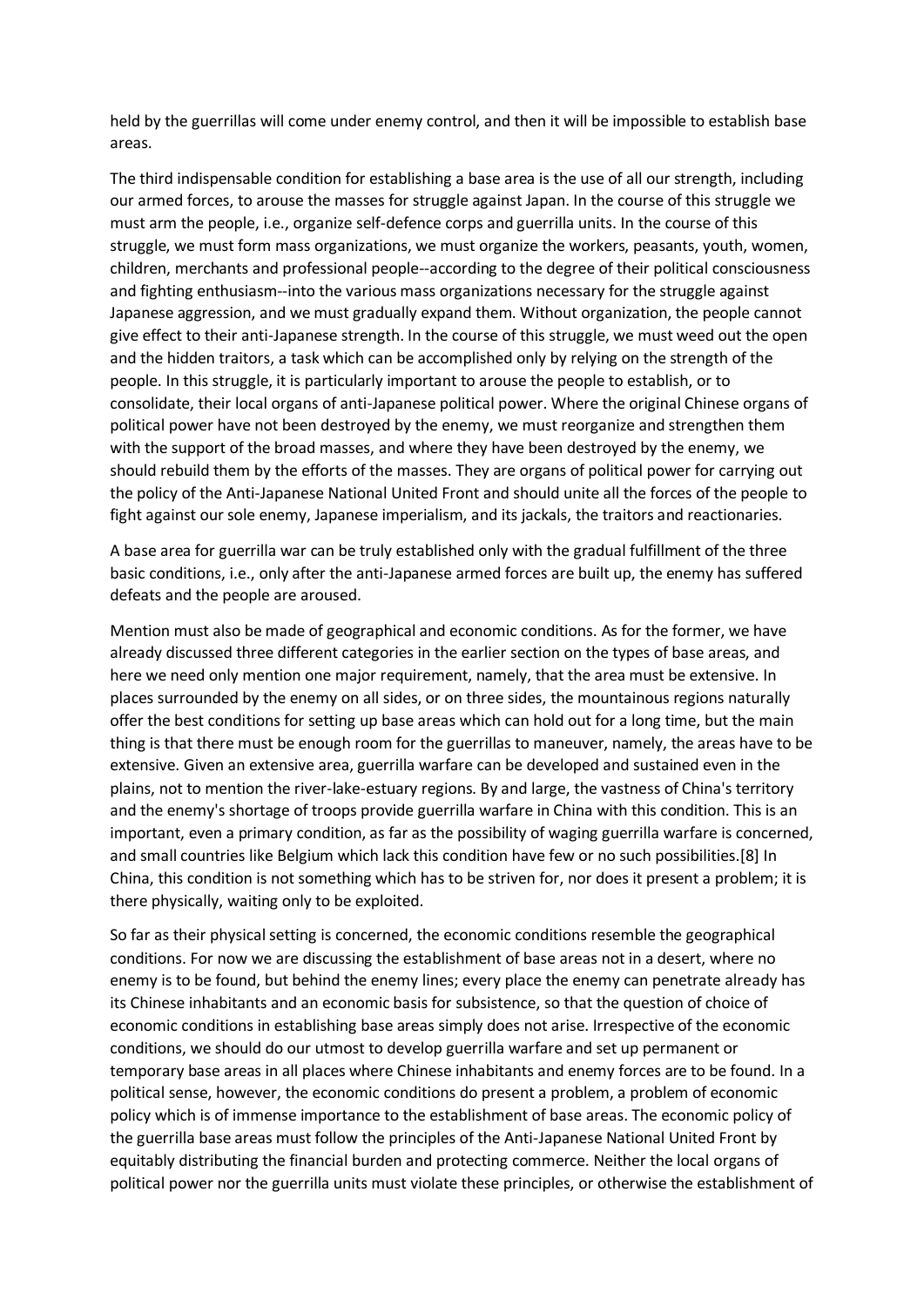base areas and the maintenance of guerrilla warfare would be adversely affected. The equitable distribution of the financial burden means that "those with money should contribute money", while the peasants should supply the guerrilla units with grain within certain limits. The protection of commerce means that the guerrilla units should be highly disciplined and that the confiscation of shops, except those owned by proved traitors, should be strictly prohibited. This is no easy matter, but the policy is set and must be put into effect.

### 4. THE CONSOLIDATION AND EXPANSION OF BASE AREAS

In order to confine the enemy invaders to a few strongholds, that is, to the big cities and along the main communication lines, the guerrillas must do all they can to extend guerrilla warfare from their base areas as widely as possible and hem in all the enemy's strongholds, thus threatening his existence and shaking his morale while expanding the base areas. This is essential. In this context, we must oppose conservatism in guerrilla warfare. Whether originating in the desire for an easy life or in overestimation of the enemy's strength, conservatism can only bring losses in the War of Resistance and is harmful to guerrilla warfare and to the base areas themselves. At the same time, we must not forget the consolidation of the base areas, the chief task being to arouse and organize the masses and to train guerrilla units and local armed forces. Such consolidation is needed for maintaining protracted warfare and also for expansion, and in its absence energetic expansion is impossible. If we attend only to expansion and forget about consolidation in our guerrilla warfare, we shall be unable to withstand the enemy's attacks, and consequently not only forfeit the possibility of expansion but also endanger the very existence of the base areas. The correct principle is expansion with consolidation, which is a good method and allows us to take the offensive or the defensive as we choose. Given a protracted war, the problem of consolidating and expanding base areas constantly arises for every guerrilla unit. The concrete solution depends, of course, on the circumstances. At one time, the emphasis may be on expansion, i.e., on expanding the guerrilla zones and increasing the number of guerrillas. At another, the emphasis may be on consolidation, i.e., on organizing the masses and training the troops. As expansion and consolidation differ in nature, and as the military dispositions and other tasks will differ accordingly, an effective solution of the problem is possible only if we alternate the emphasis according to time and circumstances.

### 5. FORMS IN WHICH WE AND THE ENEMY ENCIRCLE ONE ANOTHER

Taking the War of Resistance as a whole, there is no doubt that we are strategically encircled by the enemy, because he is on the strategic offensive and is operating on exterior lines while we are on the strategic defensive and are operating on interior lines. This is the first form of enemy encirclement. We on our part encircle each of the enemy columns advancing on us along separate routes, because we apply the policy of the offensive and of exterior-line operations in campaigns and battles by using numerically preponderant forces against these enemy columns advancing on us from exterior lines. This is the first form of our encirclement of the enemy. Next, if we consider the guerrilla base areas in the enemy's rear, each area taken singly is surrounded by the enemy on all sides, like the Wutai mountain region, or on three sides, like the northwestern Shansi area. This is the second form of enemy encirclement. However, if one considers all the guerrilla base areas together and in their relation to the battle fronts of the regular forces, one can see that we in turn surround a great many enemy forces. In Shansi Province, for instance, we have surrounded the Tatung-Puchow Railway on three sides (the east and west flanks and the southern end) and the city of Taiyuan on all sides; and there are many similar instances in Hopei and Shantung Provinces. This is the second form of our encirclement of the enemy. Thus there are two forms of encirclement by the enemy forces and two forms of encirclement by our own--rather like a game of weichi.[9] Campaigns and battles fought by the two sides resemble the capturing of each other's pieces, and the establishment of strongholds by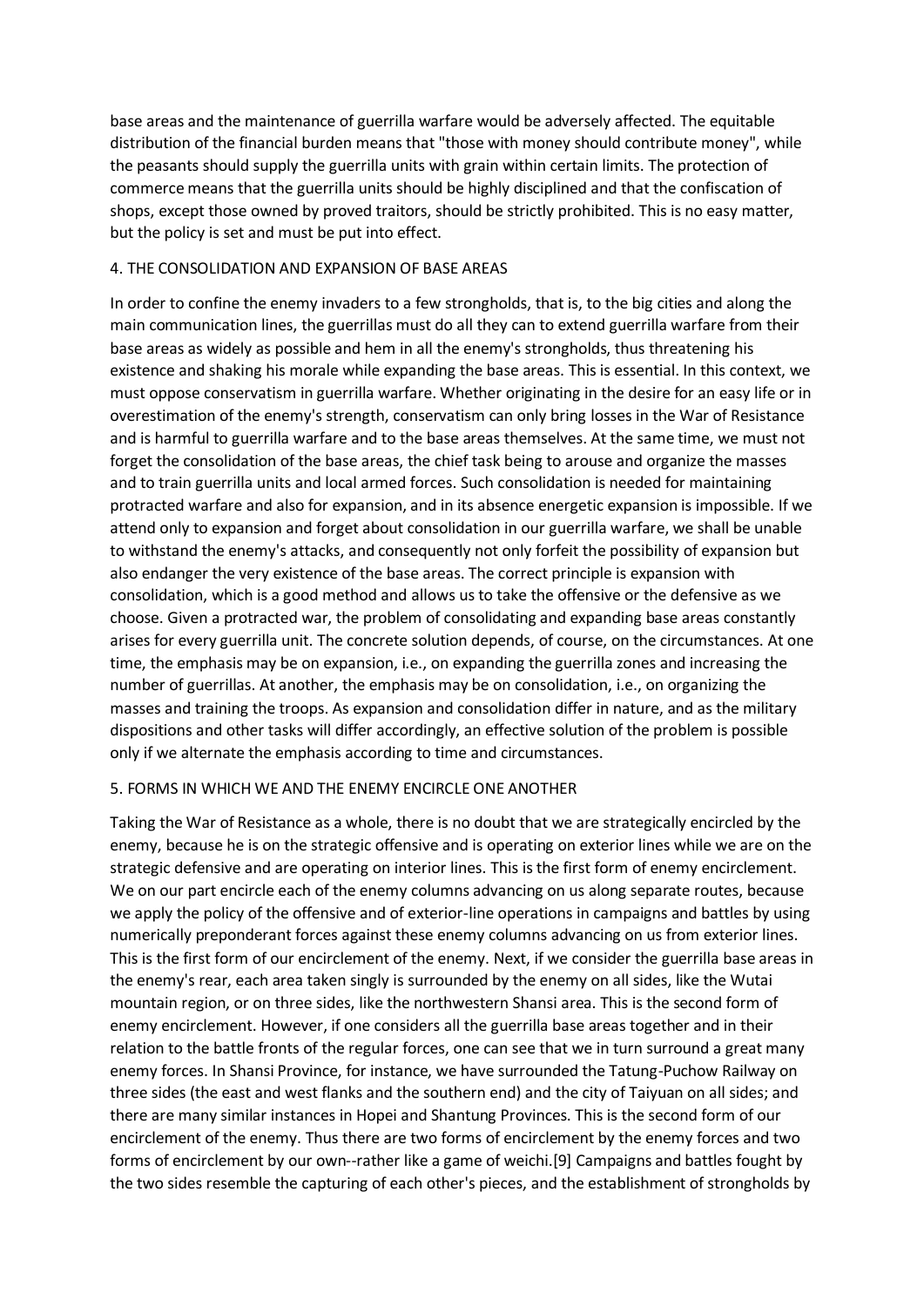the enemy and of guerrilla base areas by us resembles moves to dominate spaces on the board. It is in the matter of "dominating the spaces" that the great strategic role of guerrilla base areas in the rear of the enemy is revealed. We are raising this question in the War of Resistance in order that the nation's military authorities and the guerrilla commanders in all areas should place on the agenda the development of guerrilla warfare behind the enemy lines and the establishment of base areas wherever possible, and carry this out as a strategic task. If on the international plane we can create an anti-Japanese front in the Pacific region, with China as one strategic unit, and the Soviet Union and other countries which may join it as other strategic units, we shall then have one more form of encirclement against the enemy than he has against us and bring about exterior-line operations in the Pacific region by which to encircle and destroy fascist Japan. To be sure, this is of little practical significance at present, but such a prospect is not impossible.

# CHAPTER VII

# THE STRATEGIC DEFENSIVE AND THE STRATEGIC OFFENSIVE IN GUERRILLA WAR

The fourth problem of strategy in guerrilla war concerns the strategic defensive and the strategic offensive. This is the problem of how the policy of offensive warfare, which we mentioned in our discussion of the first problem, is to be carried out in practice, when we are on the defensive and when we are on the offensive in our guerrilla warfare against Japan.

Within the nation-wide strategic defensive or strategic offensive (to be more exact, the strategic counter-offensive), small-scale strategic defensives and offensives take place in and around each guerrilla base area. By strategic defensive we mean our strategic situation and policy when the enemy is on the offensive and we are on the defensive; by strategic offensive we mean our strategic situation and policy when the enemy is on the defensive and we are on the offensive.

# 1. THE STRATEGIC DEFENSIVE IN GUERRILLA WAR

After guerrilla warfare has broken out and grown to a considerable extent, the enemy will inevitably attack the guerrilla base areas, especially in the period when his strategic offensive against the country as a whole is brought to an end and he adopts the policy of safeguarding his occupied areas. It is essential to recognize the inevitability of such attacks, for otherwise the guerrilla commanders will be caught wholly unprepared, and in the face of heavy enemy attacks they will undoubtedly become alarmed and confused and their forces will be routed.

To wipe out the guerrillas and their base areas, the enemy frequently resorts to converging attacks. For instance, in each of the four or five "punitive expeditions" directed against the Wutai mountain region, the enemy made a planned advance in three, four or even six or seven columns simultaneously. The larger the scale of the guerrilla fighting, the more important the position of the base areas, and the greater the threat to the enemy's strategic centres and vital communication lines, the fiercer will be the enemy's attacks. Therefore, the fiercer the enemy's attacks on a guerrilla area, the greater the indication that the guerrilla warfare there is successful and is being effectively coordinated with the regular fighting.

When the enemy launches a converging attack in several columns, the guerrilla policy should be to smash it by counter-attack. It can be easily smashed if each advancing enemy column consists of only one unit, whether big or small, has no follow-up units and is unable to station troops along the route of advance, construct blockhouses or build motor roads. When the enemy launches a converging attack, he is on the offensive and operating on exterior lines, while we are on the defensive and operating on interior lines. As for our dispositions, we should use our secondary forces to pin down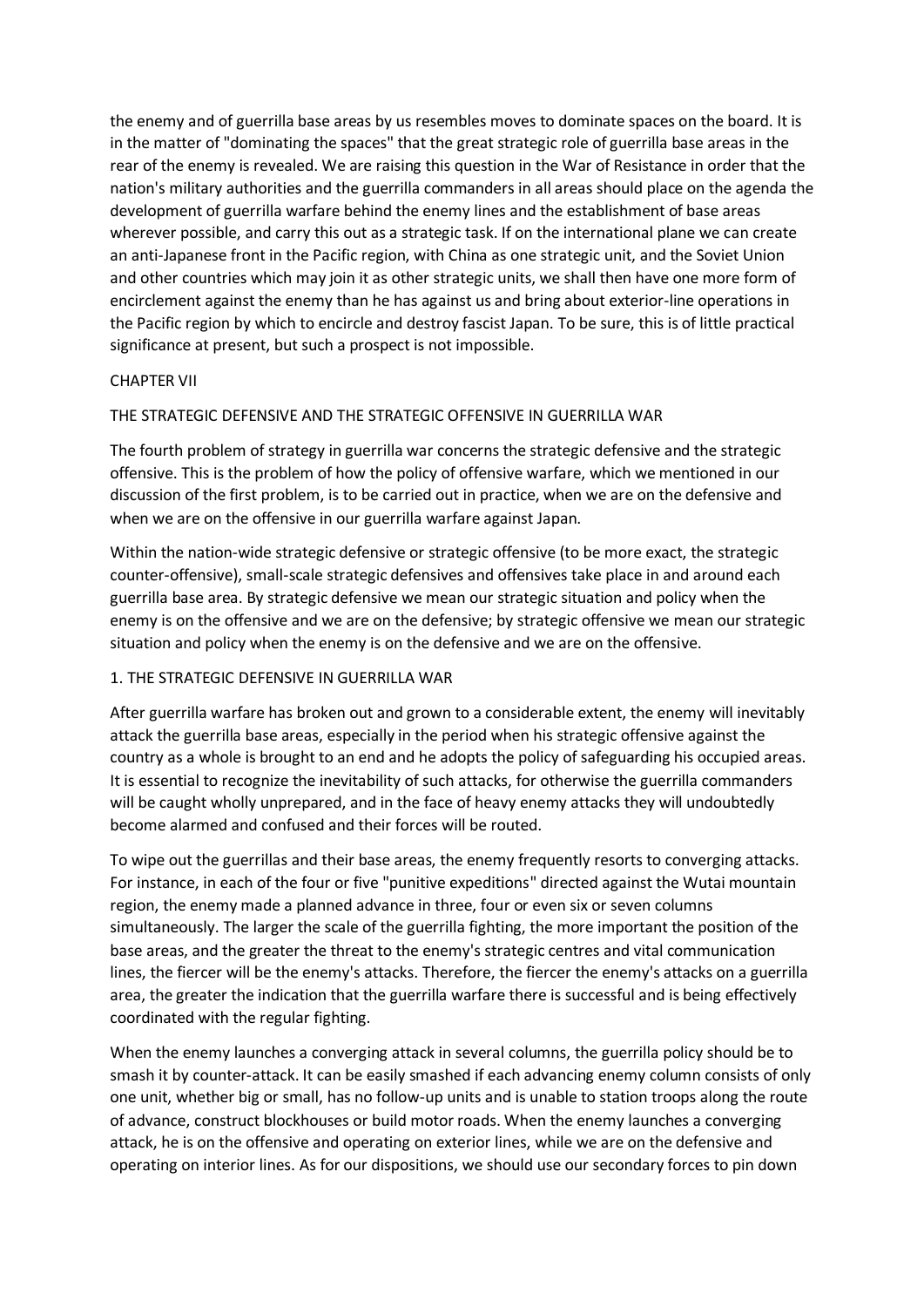several enemy columns, while our main force should launch surprise attacks (chiefly in the form of ambushes) in a campaign or battle against a single enemy column, striking it when it is on the move. The enemy, though strong, will be weakened by repeated surprise attacks and will often withdraw when he is halfway; the guerrilla units can then make more surprise attacks during the pursuit and weaken him still further. The enemy generally occupies the county towns or other towns in our base areas before he stops his offensive or begins to withdraw, and we should encircle these towns, cutting off his grain supply and severing his communications, so that when he cannot hold out and begins to retreat, we can seize the opportunity to pursue and attack him. After smashing one column, we should shift our forces to smash another, and, by smashing them one by one, shatter the converging attack.

A big base area like the Wutai mountain region forms a military area, which is divided into four or five, or even more, military subareas, each with its own armed forces operating independently. By employing the tactics described above, these forces have often smashed the enemy's attacks simultaneously or successively.

In our plan of operations against a converging attack by the enemy, we generally place our main force on interior lines. But when we have the strength to spare, we should use our secondary forces (such as the county or the district guerrilla units, or even detachments of the main force) on exterior lines to disrupt the enemy's communications and pin down his reinforcements. Should the enemy stay put in our base area, we may reverse the tactics, namely, leave some of our forces in the base area to invest the enemy while employing the main force to attack the region whence he has come and to step up our activities there, in order to induce him to withdraw and attack our main force; this is the tactic of "relieving the state of Chao by besieging the state of Wei".[10]

In the course of operations against a converging attack, the local anti-Japanese self-defence corps and all the mass organizations should mobilize for action and in every way help our troops to fight the enemy. In fighting the enemy, it is important both to enforce local martial law and, as far as possible, to "strengthen our defence works and clear the fields". The purpose of the former is to suppress traitors and prevent the enemy from getting information, and of the latter to assist our own operations (by strengthening our defence works) and prevent the enemy from getting food (by clearing the herds). "Clearing the fields" means harvesting the crops as soon as they are ripe.

When the enemy retreats, he often burns down the houses in the cities and towns he has occupied and razes the villages along his route, with the purpose of destroying the guerrilla base areas; but in so doing he deprives himself of shelter and food in his next offensive, and the damage recoils upon his own head. This is a concrete illustration of what we mean by one and the same thing having two contradictory aspects.

A guerrilla commander should not think of abandoning his base area and shifting to another, unless it proves impossible, after repeated operations to smash the enemy's heavy converging attacks. In these circumstances he must guard against pessimism. So long as the leaders do not blunder in matters of principle, it is generally possible to smash the converging attacks and hold on to the base areas in the mountainous regions. It is only in the plains that, when confronted by a heavy converging attack, the guerrilla commander should consider other measures in the light of the specific circumstances, namely, leaving many small units for scattered operations, while temporarily shifting large guerrilla formations to some mountainous region, so that they can return and resume their activities in the plains once the main forces of the enemy move away.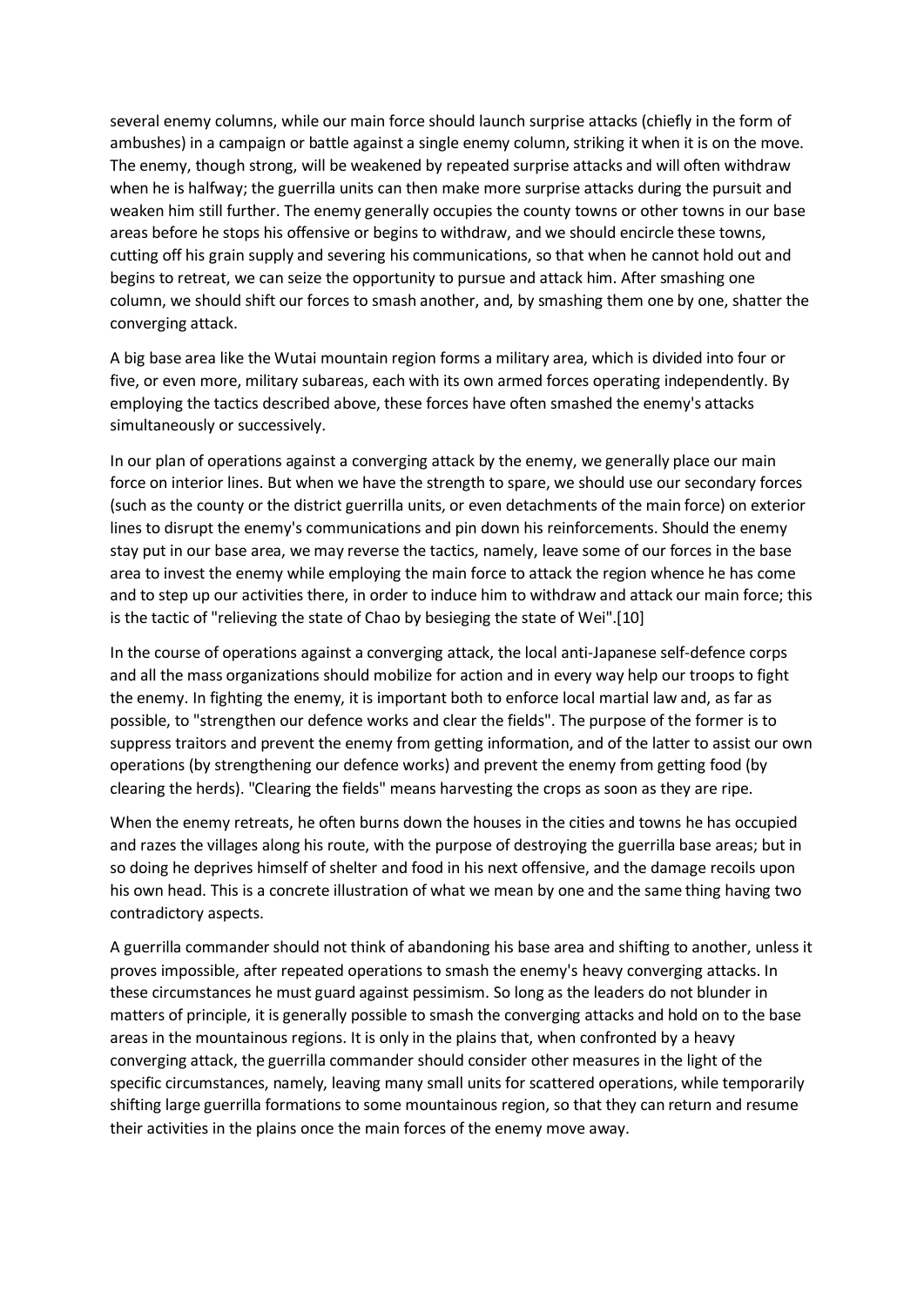Generally speaking, the Japanese cannot adopt the principle of blockhouse warfare, which the Kuomintang employed in the days of the civil war, because their forces are inadequate in relation to China's vast territory. However, we should reckon with the possibility that they may use it to some extent against those guerrilla base areas which pose a particular threat to their vital positions, but even in such circumstances we should be prepared to keep up guerrilla warfare in those areas. Since we have had the experience of being able to maintain guerrilla warfare during the civil war, there is not the slightest doubt of our greater capacity to do so in a national war. Though, in point of relative military strength, the enemy can throw forces that are vastly superior in quantity as well as in quality against some of our base areas, there remain the insoluble national contradiction between us and the enemy and the unavoidable weaknesses of his command. Our victories are based on thorough work among the masses and flexible tactics in our operations.

# 2. THE STRATEGIC OFFENSIVE IN GUERRILLA WAR

After we have smashed an enemy offensive and before the enemy starts a new offensive, he is on the strategic defensive and we are on the strategic offensive.

At such times our operational policy is not to attack enemy forces which are entrenched in defensive positions and which we are not sure of defeating, but systematically to destroy or drive out the small enemy units and puppet forces in certain areas, which our guerrilla units are strong enough to deal with, and to expand our areas, arouse the masses for struggle against Japan, replenish and train our troops and organize new guerrilla units. If the enemy still remains on the defensive when these tasks are under way, we can expand our new areas still further and attack weakly garrisoned cities and communication lines and hold them for as long as circumstances permit. These are all tasks of the strategic offensive, and the purpose is to take advantage of the fact that the enemy is on the defensive so that we may effectively build up our own military and mass strength, effectively reduce the enemy's strength and prepare to smash the enemy methodically and vigorously when he mounts an offensive again.

It is essential to rest and train our troops, and the best time for doing so is when the enemy is on the defensive. It is not a question of shutting ourselves off from everything else for rest and training, but of funding time for rest and training while expanding our areas, mopping up small enemy units and arousing the people. This is usually also the time for tackling the difficult problem of getting food supplies, bedding, clothing, etc.

It is also the time for destroying the enemy's communication lines on a large scale, hampering his transport and giving direct support to the regular forces in their campaigns.

At such times the guerrilla base areas, guerrilla zones and guerrilla units are in high spirits, and the areas devastated by the enemy are gradually rehabilitated and revived. The people in the enemyoccupied territories are also delighted, and the fame of the guerrillas resounds everywhere. On the other hand, in the camp of the enemy and his running dogs, the traitors, panic and disintegration are mounting, while there is growing hatred of the guerrillas and their base areas and preparations to deal with them are intensified. During the strategic offensive, therefore, it is impermissible for the guerrilla commanders to become so elated as to underrate the enemy and forget to strengthen unity in their own ranks and to consolidate their base areas and their forces. At such times, they must skilfully watch the enemy's every move for signs of any new offensive against us, so that the moment it comes they can wind up their strategic offensive in good order, turn to the strategic defensive and thereby smash the enemy's offensive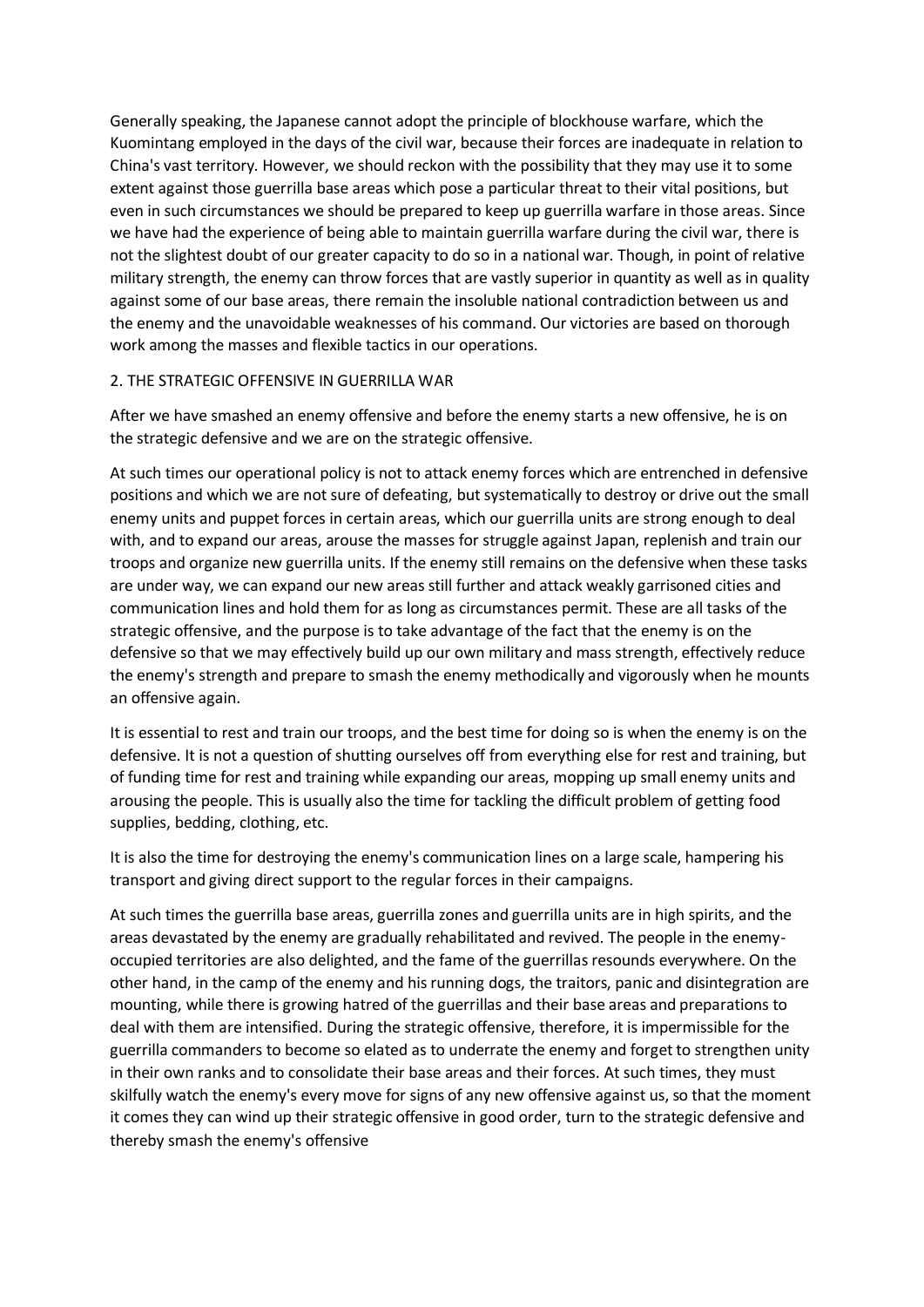#### CHAPTER VIII

#### DEVELOPMENT OF GUERRILLA WAR INTO MOBILE WAR

The fifth problem of strategy in guerrilla war against Japan is its development into mobile war, a development which is necessary and possible because the war is protracted and ruthless. If China could speedily defeat the Japanese invaders and recover her lost territories, and if the war were neither protracted nor ruthless, this would not be necessary. But as, on the contrary, the war is protracted and ruthless, guerrilla warfare cannot adapt itself to such a war except by developing into mobile warfare. Since the war is protracted and ruthless, it is possible for the guerrilla units to undergo the necessary steeling and gradually to transform themselves into regular forces, so that their mode of operations is gradually regularized and guerrilla warfare develops into mobile warfare. The necessity and possibility of this development must be clearly recognized by the guerrilla commanders if they are to persist in, and systematically carry out, the policy of turning guerrilla warfare into mobile warfare.

In many places, such as the Wutai mountain region, the present guerrilla warfare owes its growth to the strong detachments sent there by the regular forces. The operations there, though generally of a guerrilla character, have contained an element of mobile warfare from the very beginning. This element will gradually increase as the war goes on. Herein lies the advantage which makes possible the swift expansion of the present anti-Japanese guerrilla warfare and its rapid development to a higher level; thus the conditions for guerrilla warfare are far superior to what they were in the three northeastern provinces.

To transform guerrilla units waging guerrilla warfare into regular forces waging mobile warfare, two conditions are necessary--an increase in numbers, and an improvement in quality. Apart from directly mobilizing the people to join the forces, increased numbers can be attained by amalgamating small units, while better quality depends on steeling the fighters and improving their weapons in the course of the war.

In amalgamating small units, we must, on the one hand, guard against localism, whereby attention is concentrated exclusively on local interests and centralization is impeded, and, on the other, guard against the purely military approach, whereby local interests are brushed aside.

Localism exists among the local guerrilla units and local governments, which are frequently preoccupied with local considerations to the neglect of the general interest, or which prefer to act each on its own because they are unaccustomed to acting in larger groups. The commanders of the main guerrilla units or of the guerrilla formations must take this into account and adopt the method of gradual amalgamation of part of the local units, allowing the localities to keep some of their forces and expand their guerrilla warfare; the commanders should draw these units into joint operations and then bring about their amalgamation without breaking up their original organization or reshuffling their cadres, so that the small groups may integrate smoothly into the larger group.

As against localism, the purely military approach represents the wrong viewpoint held in the main forces by those who are bent on expanding their own strength and who neglect to assist the local armed units. They do not realize that the development of guerrilla warfare into mobile warfare means not the abandonment of guerrilla warfare but the gradual formation, in the midst of widespread guerrilla warfare, of a main force capable of conducting mobile warfare, a force around which there must still be numerous guerrilla units carrying on extensive guerrilla operations. These guerrilla units are powerful auxiliaries to the main force and serve as inexhaustible reserves for its continuous growth. Therefore, if a commander of a main force has made the mistake of neglecting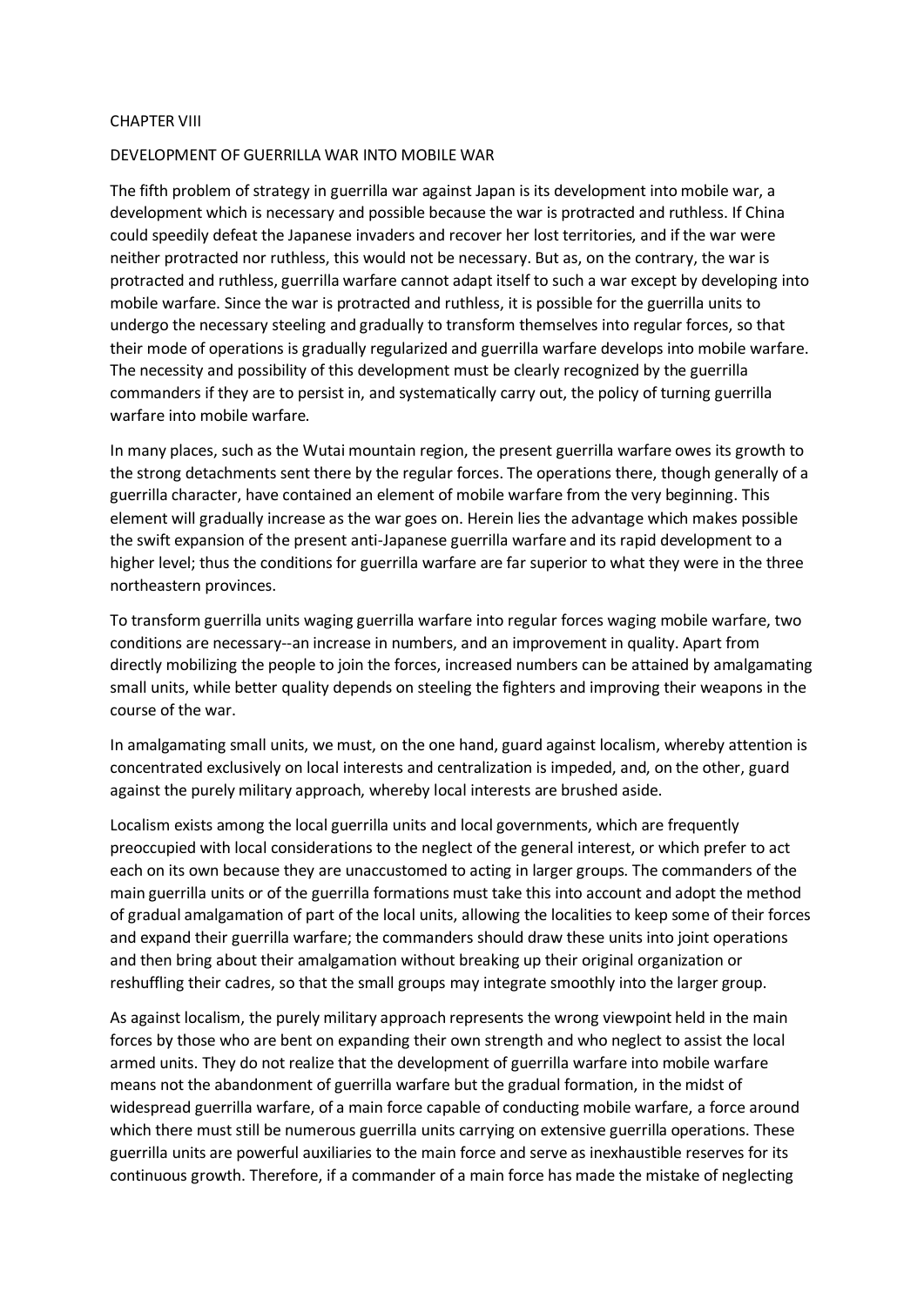the interests of the local population and the local government as a result of a purely military approach, he must correct it in order that the expansion of the main force and the multiplication of the local armed units may both receive due attention.

To raise the quality of the guerrilla units it is imperative to raise their political and organizational level and improve their equipment, military technique, tactics and discipline, so that they gradually pattern themselves on the regular forces and shed their guerrilla ways. Politically, it is imperative to get both the commanders and the fighters to realize the necessity of raising the guerrilla units to the level of the regular forces, to encourage them to strive towards this end, and to guarantee its attainment by means of political work. Organizationally, it is imperative gradually to fulfil all the requirements of a regular formation in the following respects--military and political organs, staff and working methods, a regular supply system, a medical service, etc. In the matter of equipment, it is imperative to acquire better and more varied weapons and increase the supply of the necessary communications equipment. In the matter of military technique and tactics, it is imperative to raise the guerrilla units to the level required of a regular formation. In the matter of discipline, it is imperative to raise the level so that uniform standards are observed, every order is executed without fail and all slackness is eliminated. To accomplish all these tasks requires a prolonged effort, and it cannot be done overnight; but that is the direction in which we must develop. Only thus can a main force be built up in each guerrilla base area and mobile warfare emerge for more effective attacks on the enemy. Where detachments or cadres have been sent in by the regular forces, the goal can be achieved more easily. Hence all the regular forces have the responsibility of helping the guerrilla units to develop into regular units.

# CHAPTER IX

# THE RELATIONSHIP OF COMMAND

The last problem of strategy in guerrilla war against Japan concerns the relationship of command. A correct solution of this problem is one of the prerequisites for the unhampered development of guerrilla warfare.

Since guerrilla units are a lower level of armed organization characterized by dispersed operations, the methods of command in guerrilla warfare do not allow as high a degree of centralization as in regular warfare. If any attempt is made to apply the methods of command in regular warfare to guerrilla warfare, its great flexibility will inevitably be restricted and its vitality sapped. A highly centralized command is in direct contradiction to the great flexibility of guerrilla warfare and must not and cannot be applied to it.

However, guerrilla warfare cannot be successfully developed without some centralized command. When extensive regular warfare and extensive guerrilla warfare are going on at the same time, their operations must be properly co-ordinated; hence the need for a command co-ordinating the two, i.e., for a unified strategic command by the national general staff and the war-zone commanders. In a guerrilla zone or guerrilla base area with many guerrilla units, there are usually one or more guerrilla formations (sometimes together with regular formations) which constitute the main force, a number of other guerrilla units, big and small, which represent the supplementary force, and many armed units composed of people not withdrawn from production; the enemy forces there usually form a unified complex to concert their operations against the guerrillas. Consequently, the problem arises of setting up a unified or centralized command in such guerrilla zones or base areas.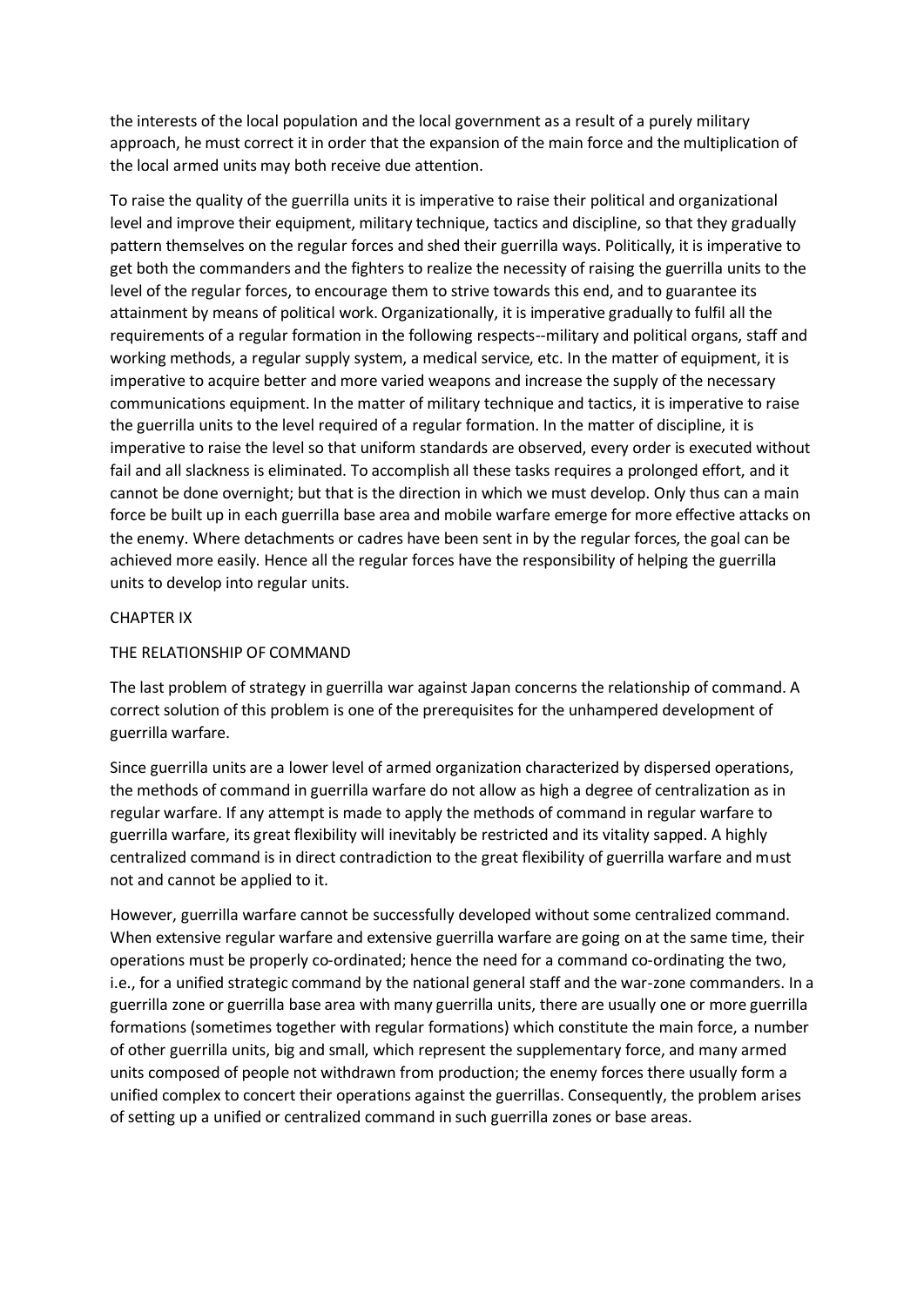Hence, as opposed both to absolute centralization and to absolute decentralization, the principle of command in guerrilla war should be centralized strategic command and decentralized command in campaigns and battles.

Centralized strategic command includes the planning and direction of guerrilla warfare as a whole by the state, the co-ordination of guerrilla warfare with regular warfare in each war zone, and the unified direction of all the anti-Japanese armed forces in each guerrilla zone or base area. Here lack of harmony, unity and centralization is harmful, and every effort must be made to ensure all three. In general matters, that is, matters of strategy, the lower levels should report to the i higher and follow their instructions so as to ensure concerted action. Centralization, however, stops at this point, and it would likewise be harmful to go beyond it and interfere with the lower levels in matters of detail like the specific dispositions for a campaign or battle. For such details must be settled in the light of specific conditions, which change from time to time and from place to place and are quite beyond the knowledge of the distant higher levels of command. This is what is meant by the principle of decentralized command in campaigns and battles. The same principle generally applies in regular operations, especially when communications are inadequate. In a word, it means guerrilla warfare waged independently and with the initiative in our hands within the framework of a unified strategy.

Where a guerrilla base area constitutes a military area divided into sub-areas, each comprising several counties, each of which is again divided into districts, the relationship between the various levels, from the headquarters of the military area and sub-areas down to the county and district governments, is one of consecutive subordination, and every armed force must, according to its nature, be under the direct command of one of these. On the principle that has been enunciated, in the relationship of command at these levels matters of general policy should be centralized in the higher levels, while actual operations should be carried out in the light of the specific circumstances by the lower levels, which should have the right of independent action. If a higher level has something to say about the actual operations undertaken at a lower level, it can and should advance its views as "instructions" but must not issue hard and fast "commands". The more extensive the area, the more complex the situation and the greater the distance between the higher and the lower levels, the more advisable it becomes to allow greater independence to the lower levels in their actual operations and thus give those operations a character conforming more closely to the local requirements, so that the lower levels and the local personnel may develop the ability to work independently, cope with complicated situations, and successfully expand guerrilla warfare. For an armed unit or bigger formation which is engaged in a concentrated operation, the principle to be applied is one of centralization in its internal relationship of command, since the situation is clear to the higher command; but the moment this unit or formation breaks up for dispersed action, the principle of centralization in general matters and of decentralization in details should be applied, for then the specific situation cannot be clear to the higher command.

Absence of centralization where it is needed means negligence by the higher levels or usurpation of authority by the lower levels, neither of which can be tolerated in the relationship between higher and lower levels, especially in the military sphere. If decentralization is not effected where it should be, that means monopolization of power by the higher levels and lack of initiative on the part of the lower levels, neither of which can be tolerated in the relationship between higher and lower levels, especially in the command of guerrilla warfare. The above principles constitute the only correct policy for solving the problem of the relationship of command.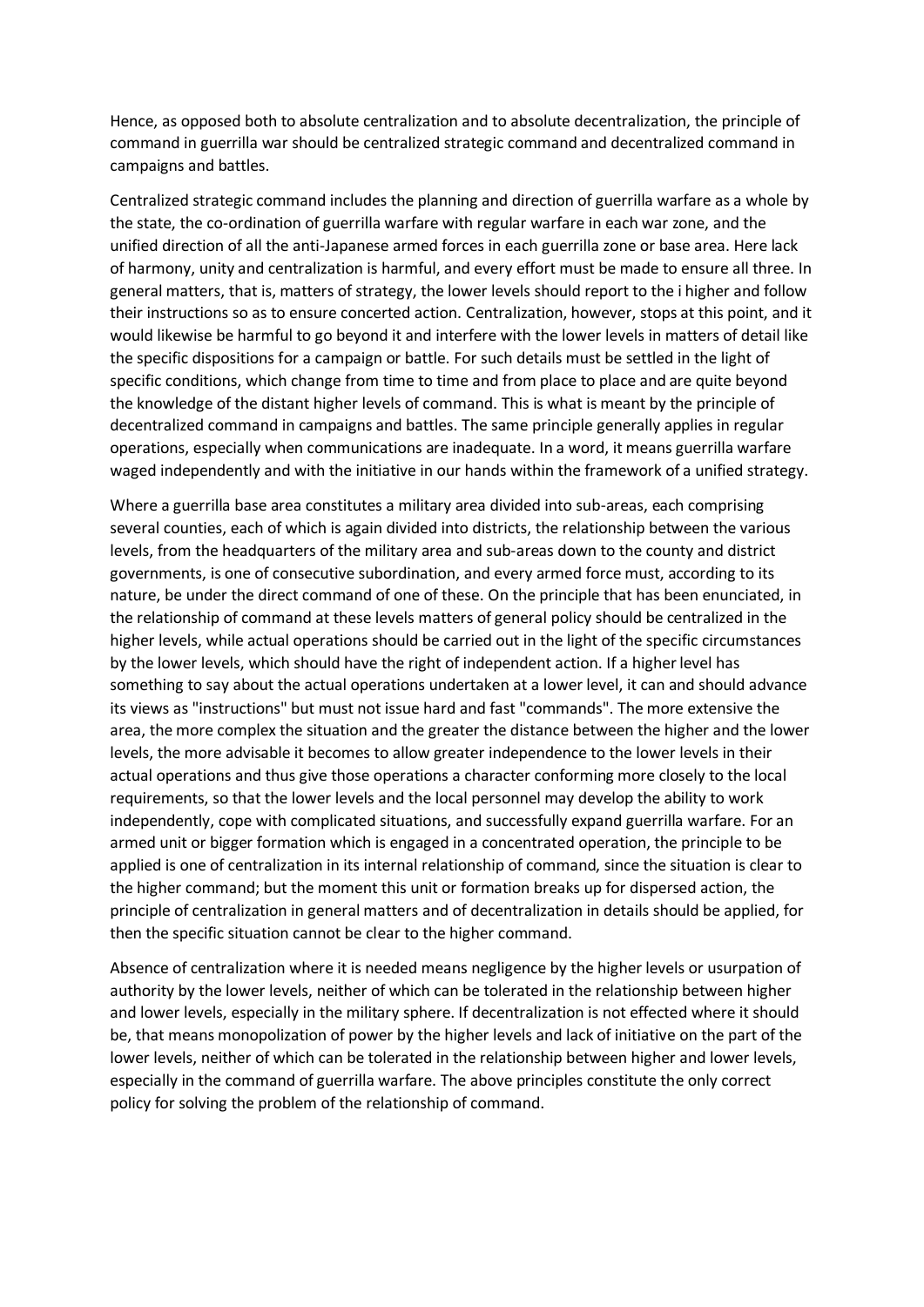# NOTES

1. The Changpai mountain range is situated on the northeastern border of China. After the Japanese invasion on September 18, 1931, the region became a base area for the anti-Japanese guerrillas led by the Chinese Communist Party.

2. The Wutai mountain range is situated on the borders between Shansi, Hopei and what was then Chahar Province. In October 1937 the Eighth Route Army led by the Chinese Communist Party started building the Shansi-Chahar-Hopei anti-Japanese base area with the Wutai mountain region as its centre.

3. The Taihang mountain range is situated on the borders between Shansi, Hopei and Honan Provinces. In November 1937 the Eighth Route Army started building the southeastern Shansi anti-Japanese base area with the Taihang mountain region as its centre.

4. The Taishan Mountain is one of the chief peaks of the Tai-Yi mountain range in central Shantung. In the winter of 1937 the guerrilla forces led by the Communist Party started building the central Shantung anti-Japanese base area with the Tai-Yi mountain region as its centre.

5. The Yenshan mountain range is situated on the border of Hopei and what was then Jehol Province. In the summer of 1938 the Eighth Route Army started building the eastern Hopei anti-Japanese base area with the Yenshan mountain region as its centre.

6. The Maoshan Mountains are in southern Kiangsu. In June 1938 the New Fourth Army led by the Communist Party started building the southern Kiangsu anti-Japanese base area with the Maoshan mountain region as its centre.

7. Experience gained in the War of Resistance proved that it was possible to establish long-term and, in many places, stable base areas in the plains. This was due to their vastness and big populations, the correctness of the Communist Party's policies, the extensive mobilization of the people and the enemy's shortage of troops. Comrade Mao Tse-tung affirmed this possibility more definitely in later directives.

8. Ever since the end of World War II, the national and democratic revolutionary movement has been surging forward in Asia, Africa and Latin America. In many countries the people, led by their own revolutionary and progressive forces, have carried on sustained armed struggles to overthrow the dark rule of imperialism and reaction. This demonstrates that in the new historical circumstances- when the socialist camp, the revolutionary forces of the people in the colonial countries and the forces of the people striving for democracy and progress in all countries are taking giant strides forward, when the world capitalist system is weakening still further, and when the colonial rule of imperialism is heading for disintegration--the conditions under which the people of various countries conduct guerrilla warfare today need not be quite the same as those which were necessary in the days of the guerrilla warfare waged by the Chinese people against Japan. In other words, guerrilla war can be victoriously waged in a county which is not large in territory, as for instance, in Cuba, Algeria, Laos and southern Viet Nam.

9. Weichi is an old Chinese game, in which the two players try to encircle each ocher's pieces on the board. When a player's pieces are encircled, they are counted as "dead" (captured). But if there is a sufficient number of blank spaces among the encircled pieces, then the latter are still "alive" (not captured).